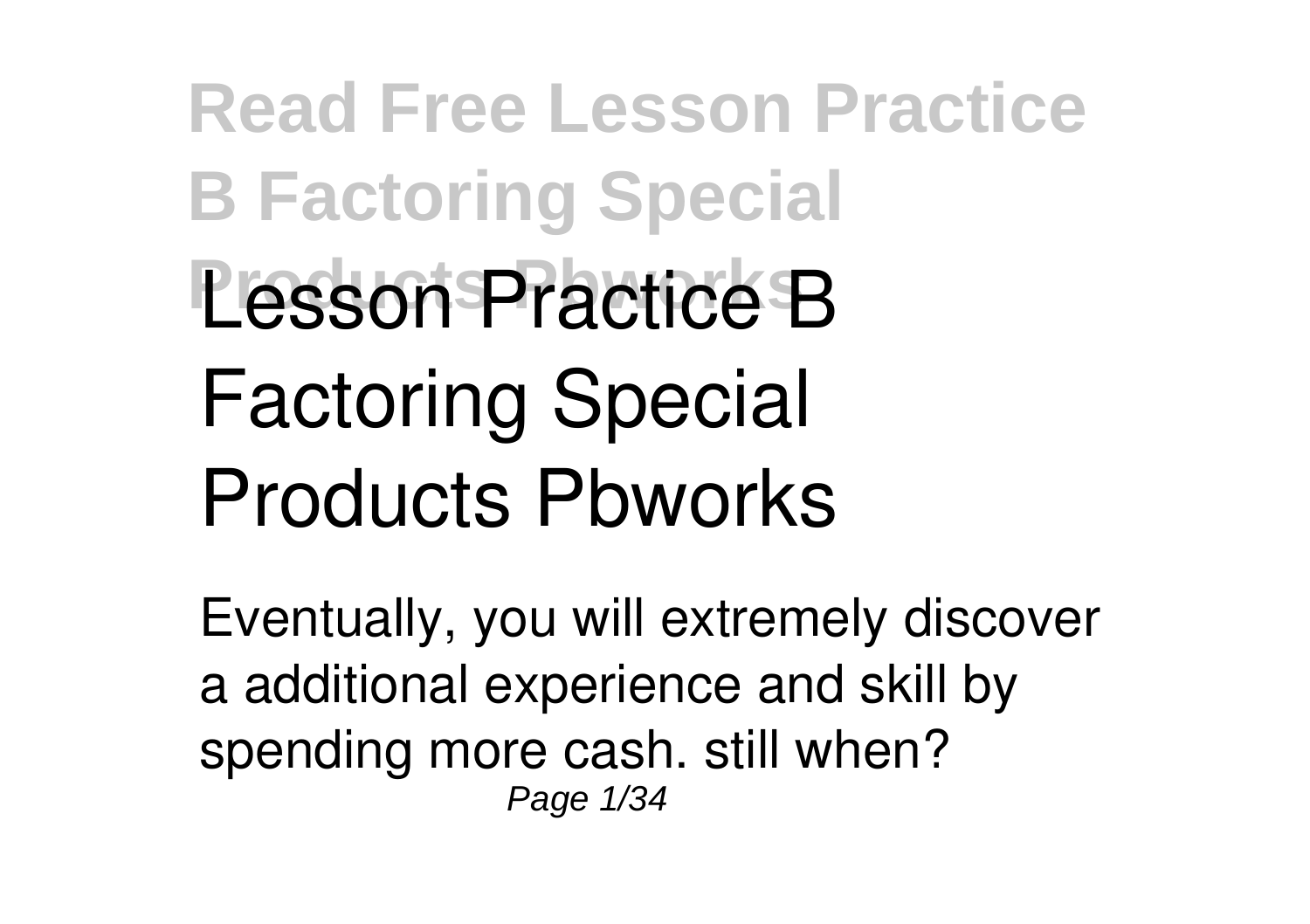**Read Free Lesson Practice B Factoring Special** accomplish you say yes that you require to acquire those all needs following having significantly cash? Why don't you attempt to acquire something basic in the beginning? That's something that will guide you to understand even more just about the globe, experience, some places, next Page 2/34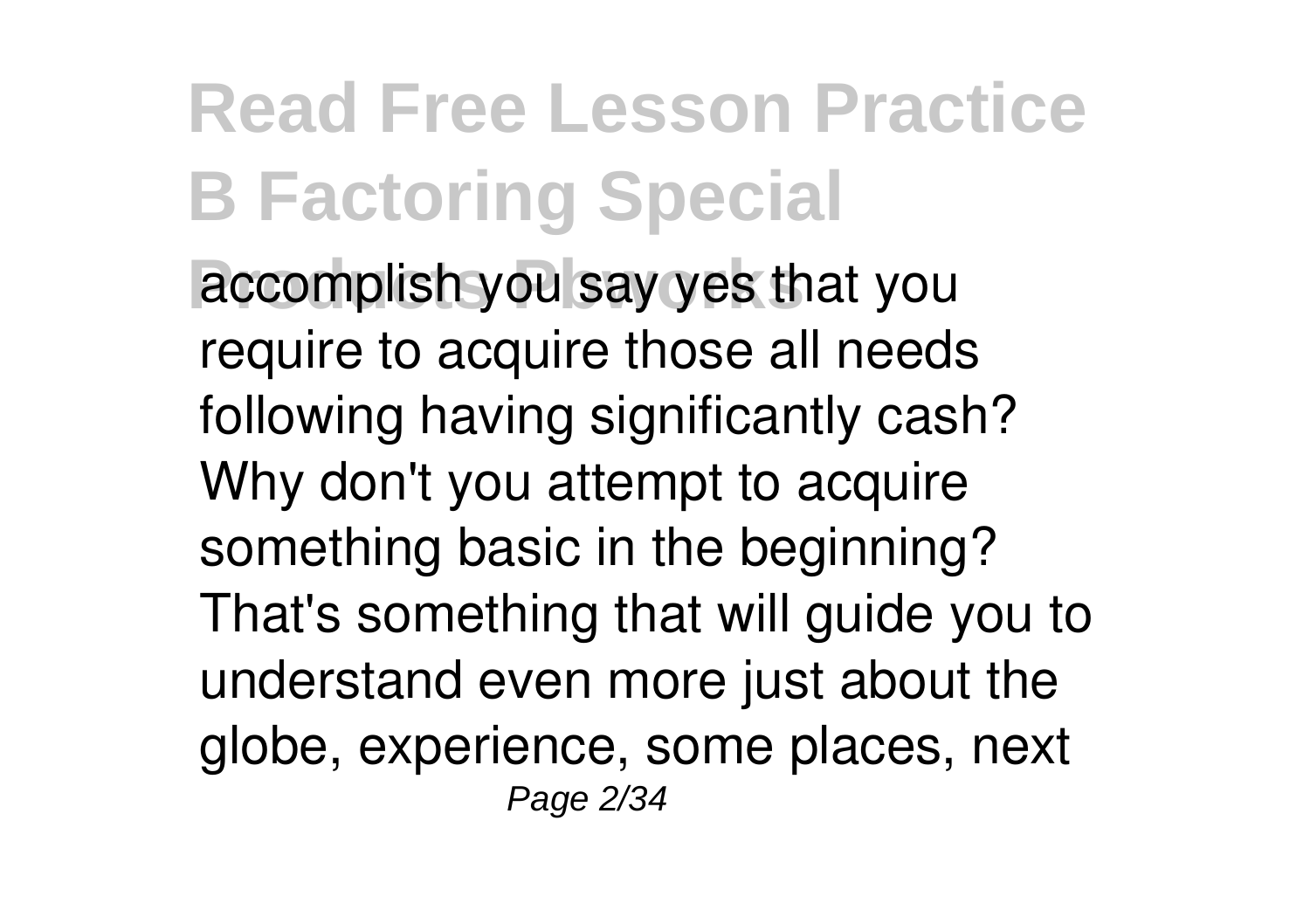**Read Free Lesson Practice B Factoring Special** history, amusement, and a lot more?

It is your certainly own epoch to put on an act reviewing habit. accompanied by guides you could enjoy now is **lesson practice b factoring special products pbworks** below.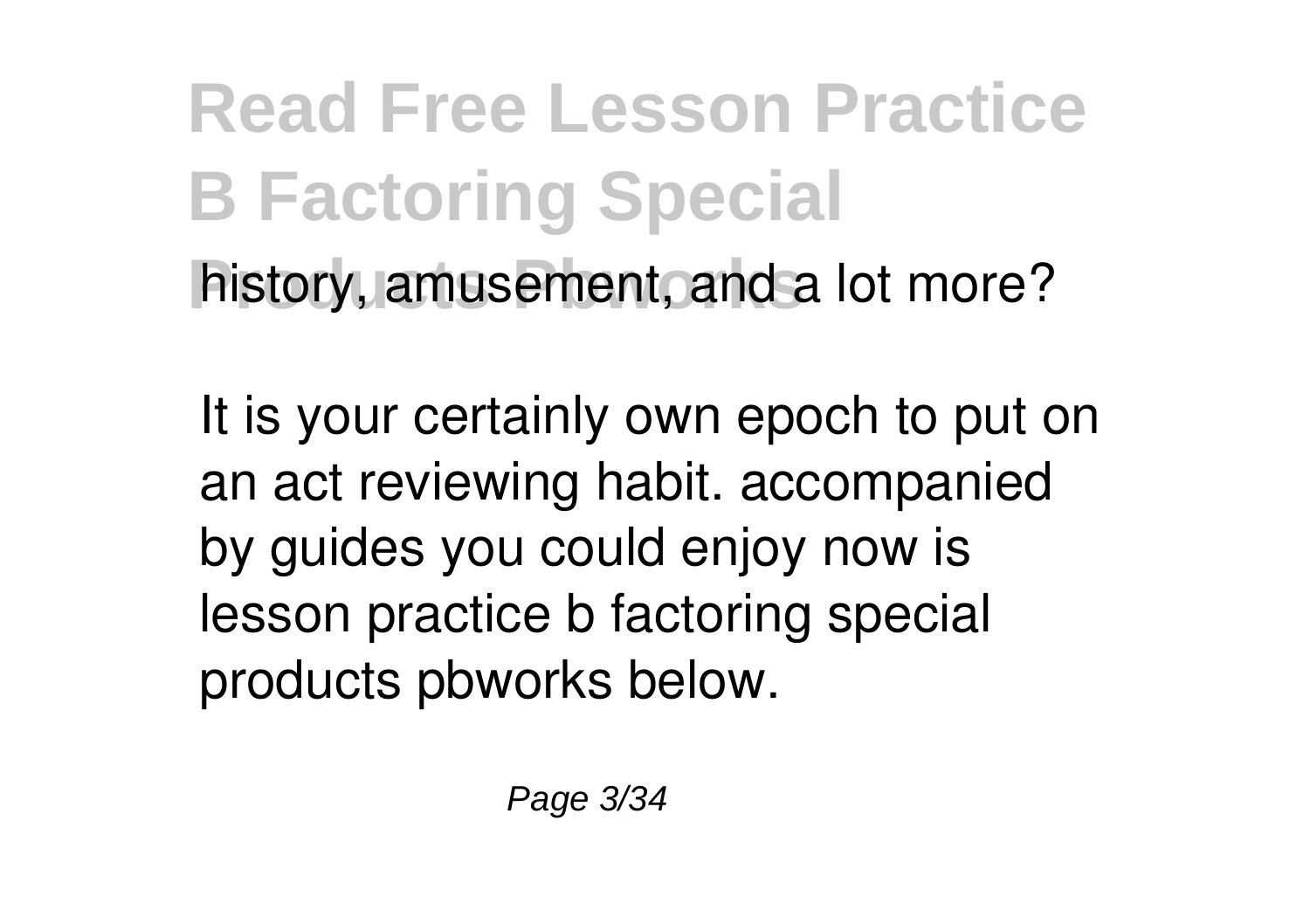**Read Free Lesson Practice B Factoring Special Lesson Practice B Factoring Special** LESSON 8-5 Practice B Factoring Special Products Determine whether each trinomial is a perfect square. If so, factor it. If not, explain why. 1. x 2 6x 9 yes; x 3 2 2. 4 x 2 20x 25 yes; 2 x 5 2 3. 36 x 2 24x 16 no; 24x 2 6x 4 4. 9 x 2 12x 4 yes; 3 x 2 2 5. A Page 4/34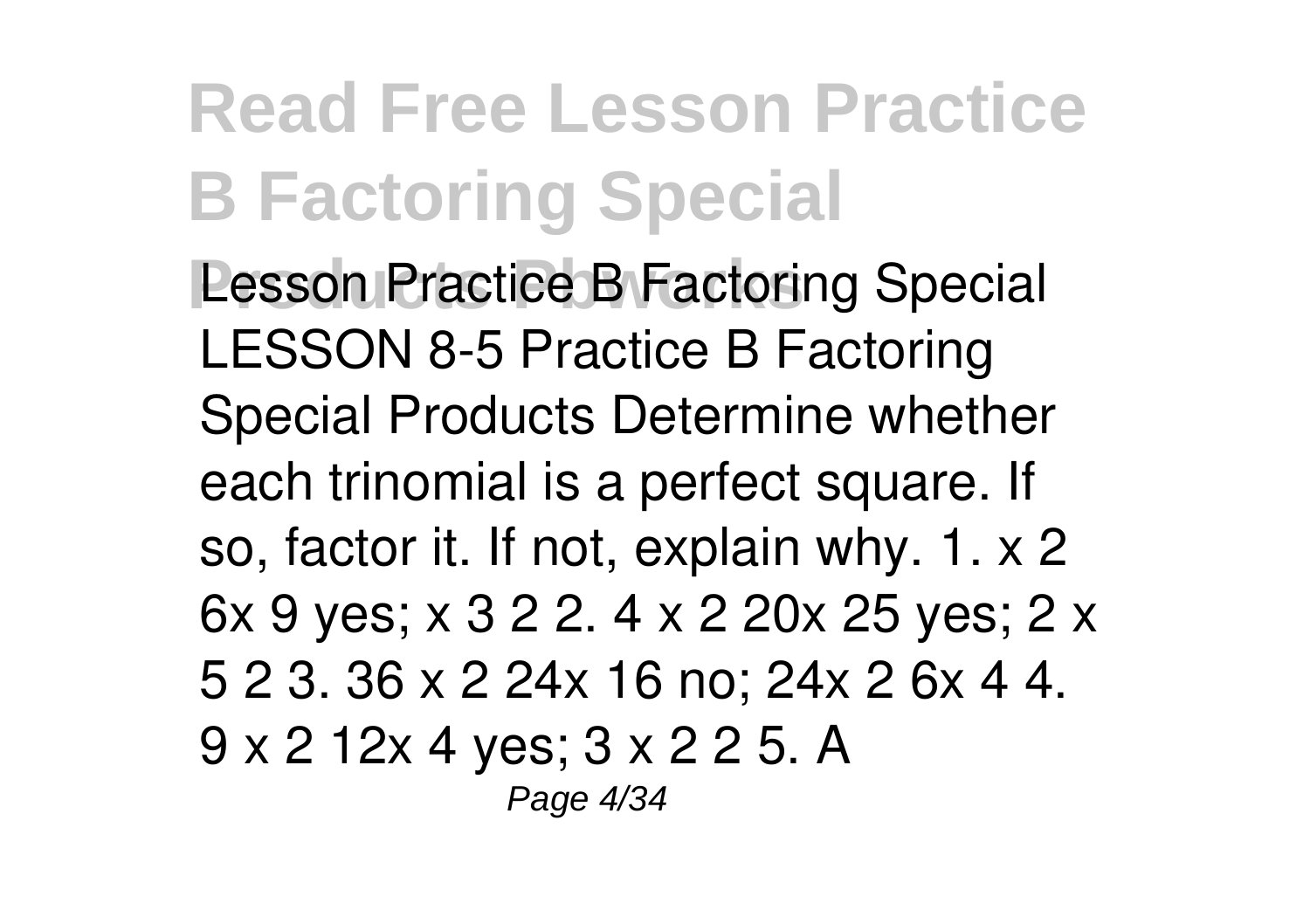**Read Free Lesson Practice B Factoring Special** rectangular fountain in the center of a shopping mall has an area of (4 x 2 12x 9) f t 2. The dimensions of the

**LESSON Practice B Factoring Special Products**

Lesson Practice B Factoring Special LESSON 8-5 Practice B Factoring Page 5/34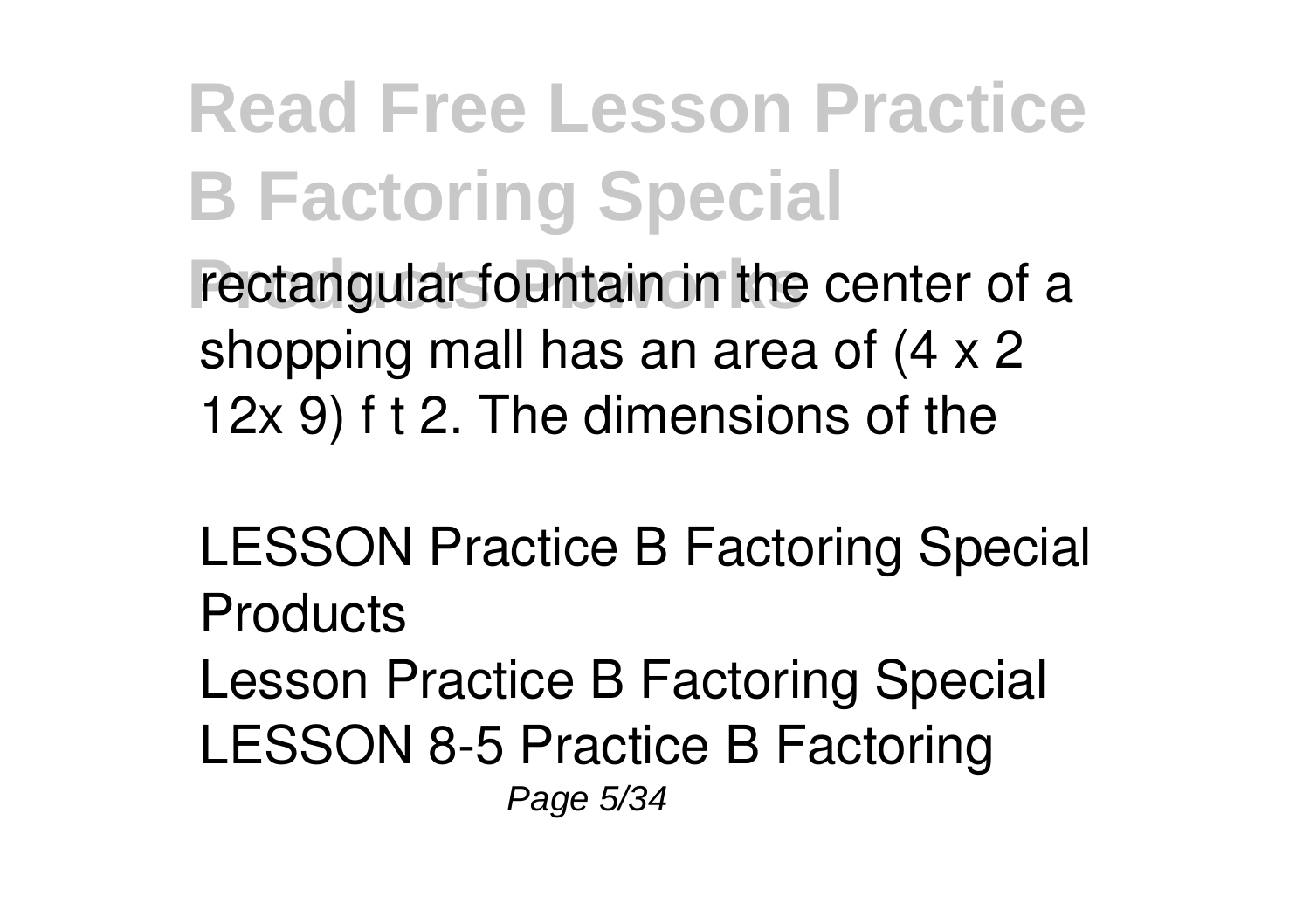**Read Free Lesson Practice B Factoring Special Special Products Determine whether** each trinomial is a perfect square. If so, factor it. If not, explain why. 1. x 2 6x 9 yes; x 3 2 2. 4 x 2 20x 25 yes; 2 x 5 2 3. 36 x 2 24x 16

**Lesson Practice B Factoring Special Products Pbworks ...**

Page 6/34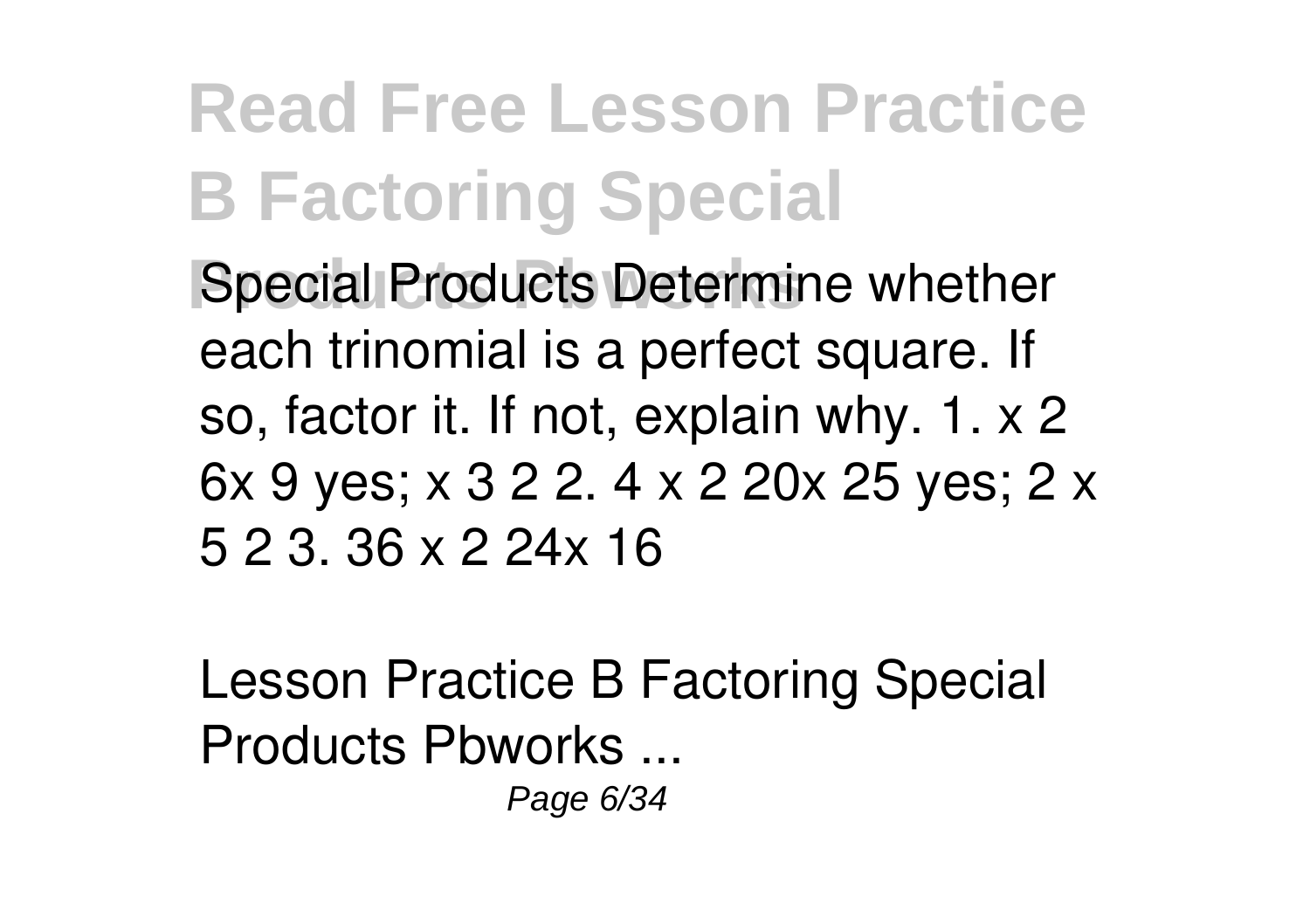**Read Free Lesson Practice B Factoring Special LESSON Practice B Factoring Special** Products LESSON 8-6 Practice B Choosing a Factoring Method Tell whether each polynomial is completely factored. If not, factor it. 1. 6 t 2 12 2. 5 m 2 9m yes no; 5m m 9 3. 2p p 4 9 4. x 8 2x 3 no; 2p 2 3 2 3 yes 5. 3 k 3 5 k 2 19 6. 7 14 g 4 4g 10 yes no; 14 7 g 4 Page 7/34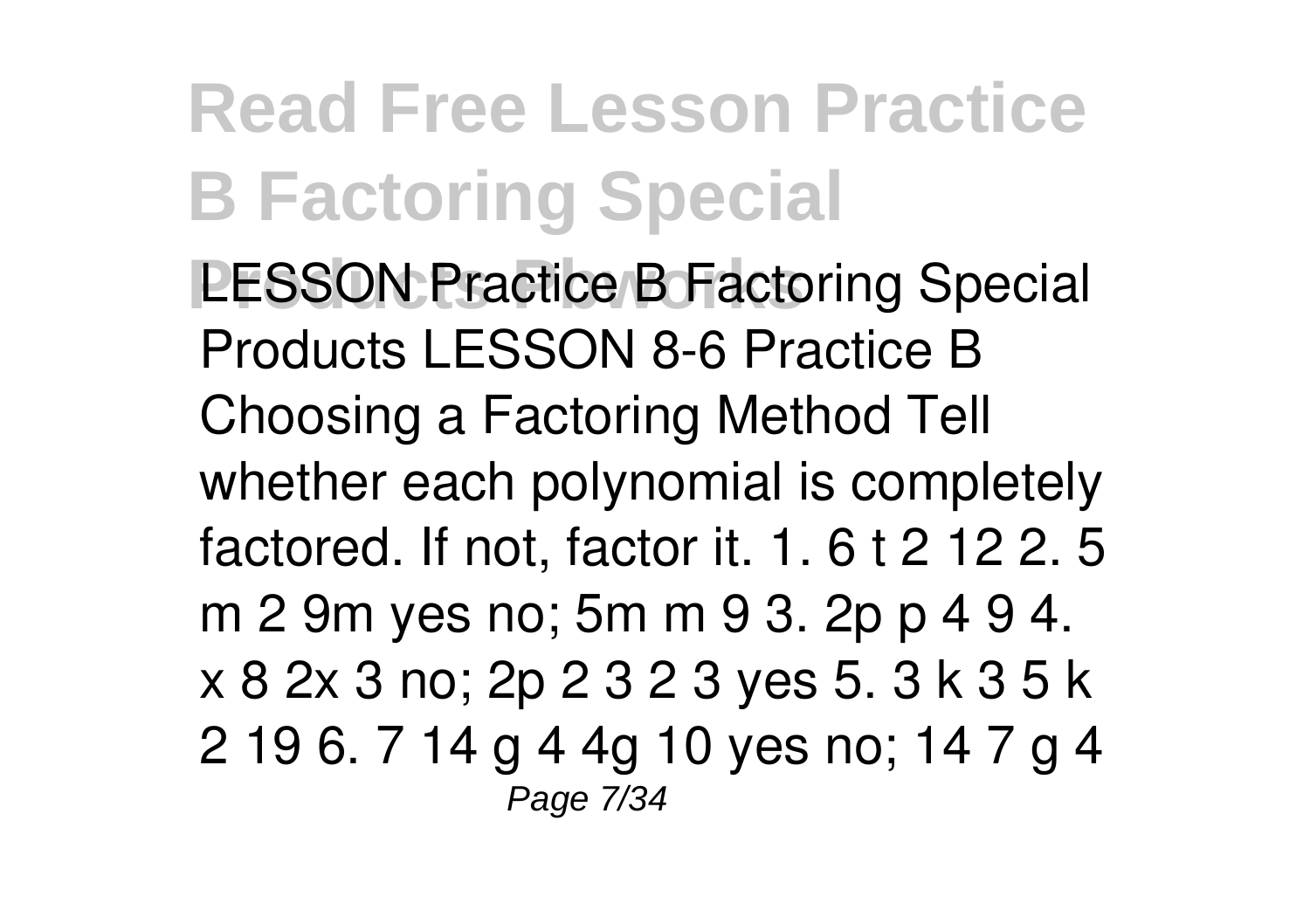**Read Free Lesson Practice B Factoring Special 2g 5 Factor each polynomial** completely. 7.

**Lesson Practice B Factoring Special Products Pbworks** Lesson Practice B Factoring Special LESSON 8-5 Practice B Factoring Special Products Determine whether Page 8/34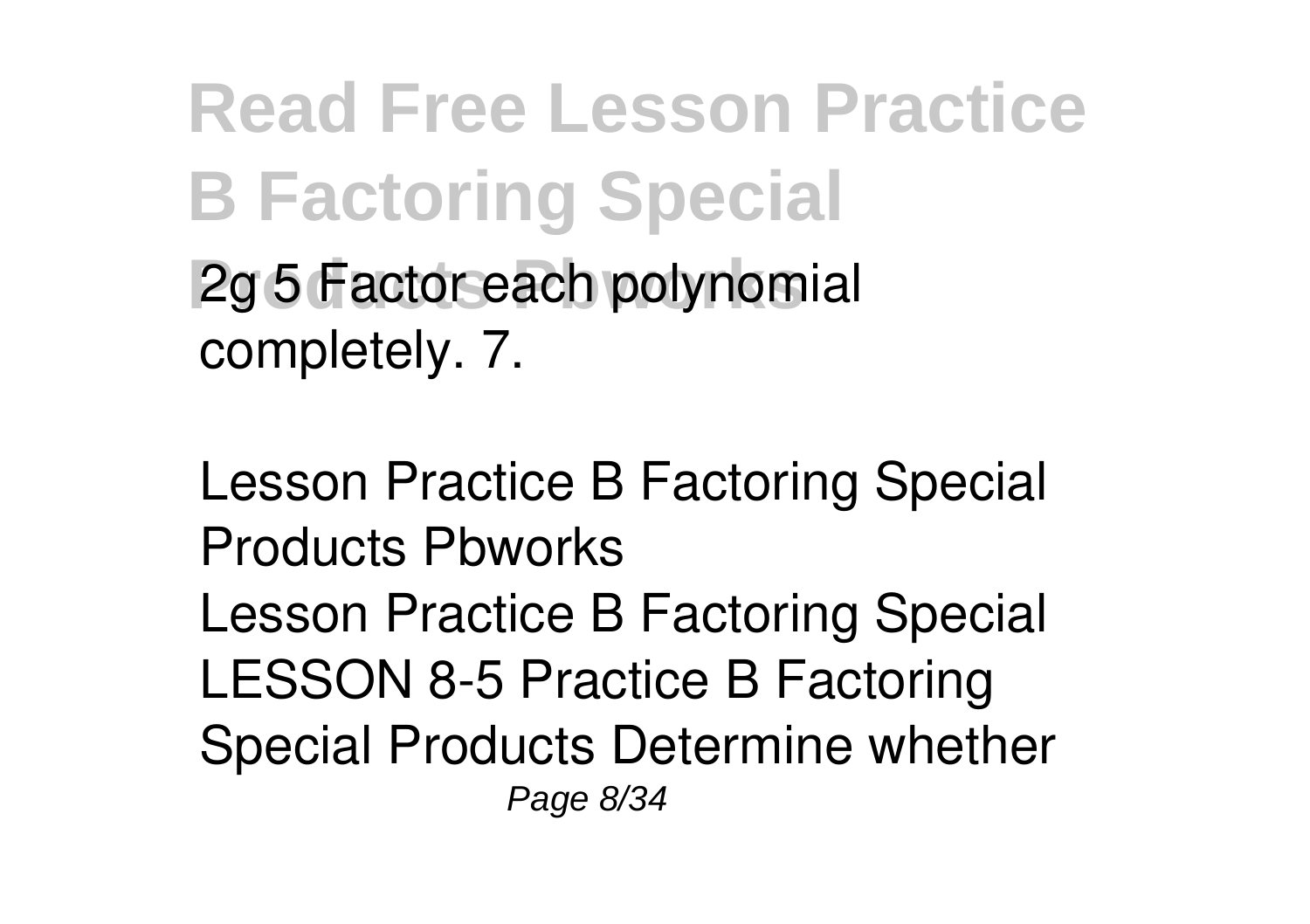**Read Free Lesson Practice B Factoring Special Products** Pach trinomial is a perfect square. If so, factor it. If not, explain why. 1. x 2 6x 9 yes; x 3 2 2. 4 x 2 20x 25 yes; 2 x 5 2 3. 36 x 2 24x 16 no; 24x 2 6x 4 4. 9 x 2 12x 4 yes; 3 x 2 2 5. A rectangular fountain in the center of a shopping mall has an area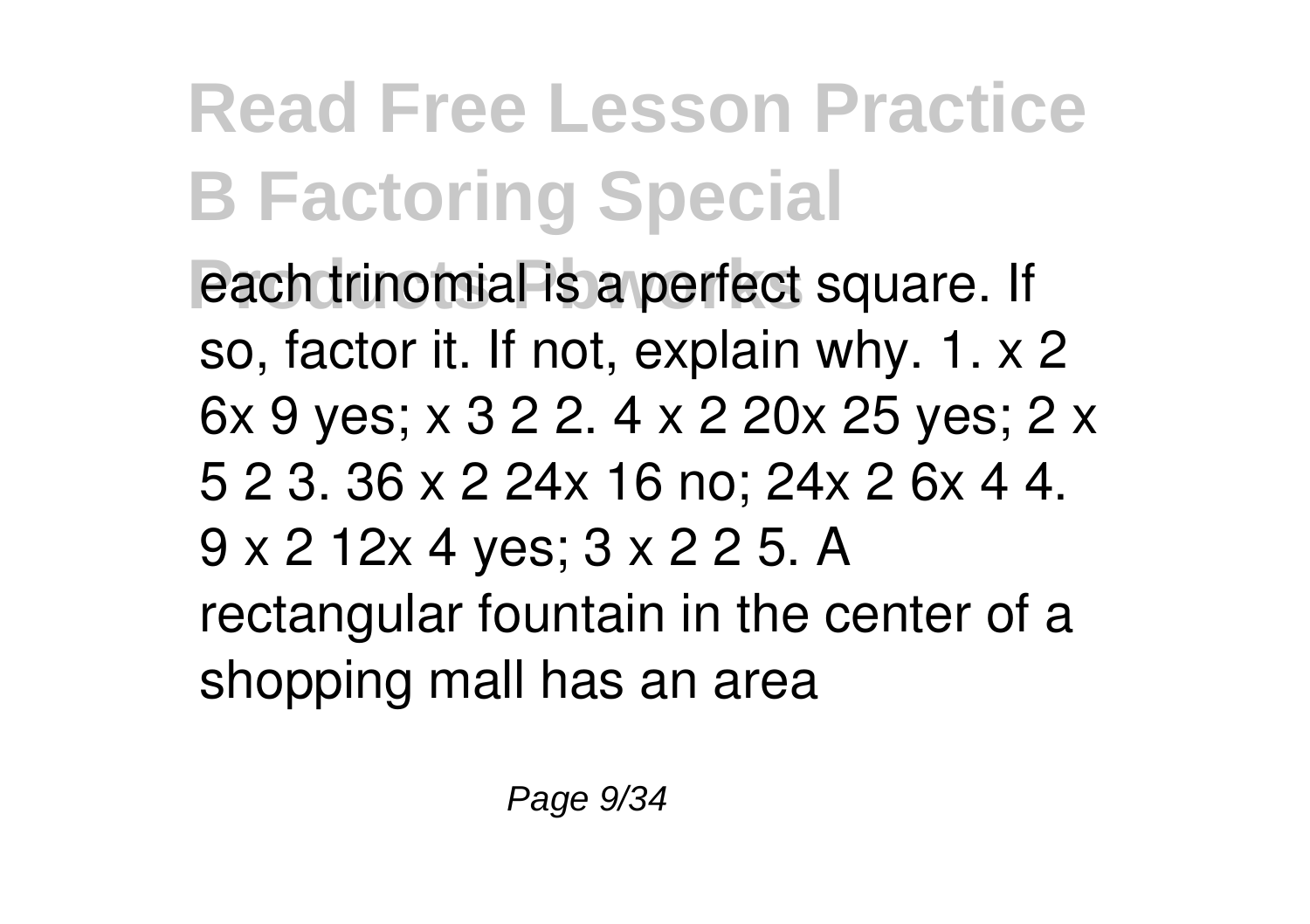**Read Free Lesson Practice B Factoring Special Lesson Practice B Factoring Special Products Pbworks** Lesson Practice B Factoring Special LESSON 8-5 Practice B Factoring Special Products Determine whether each trinomial is a perfect square. If so, factor it. If not, explain why. 1. x 2 6x 9 yes; x 3 2 2. 4 x 2 20x 25 yes; 2 x Page 10/34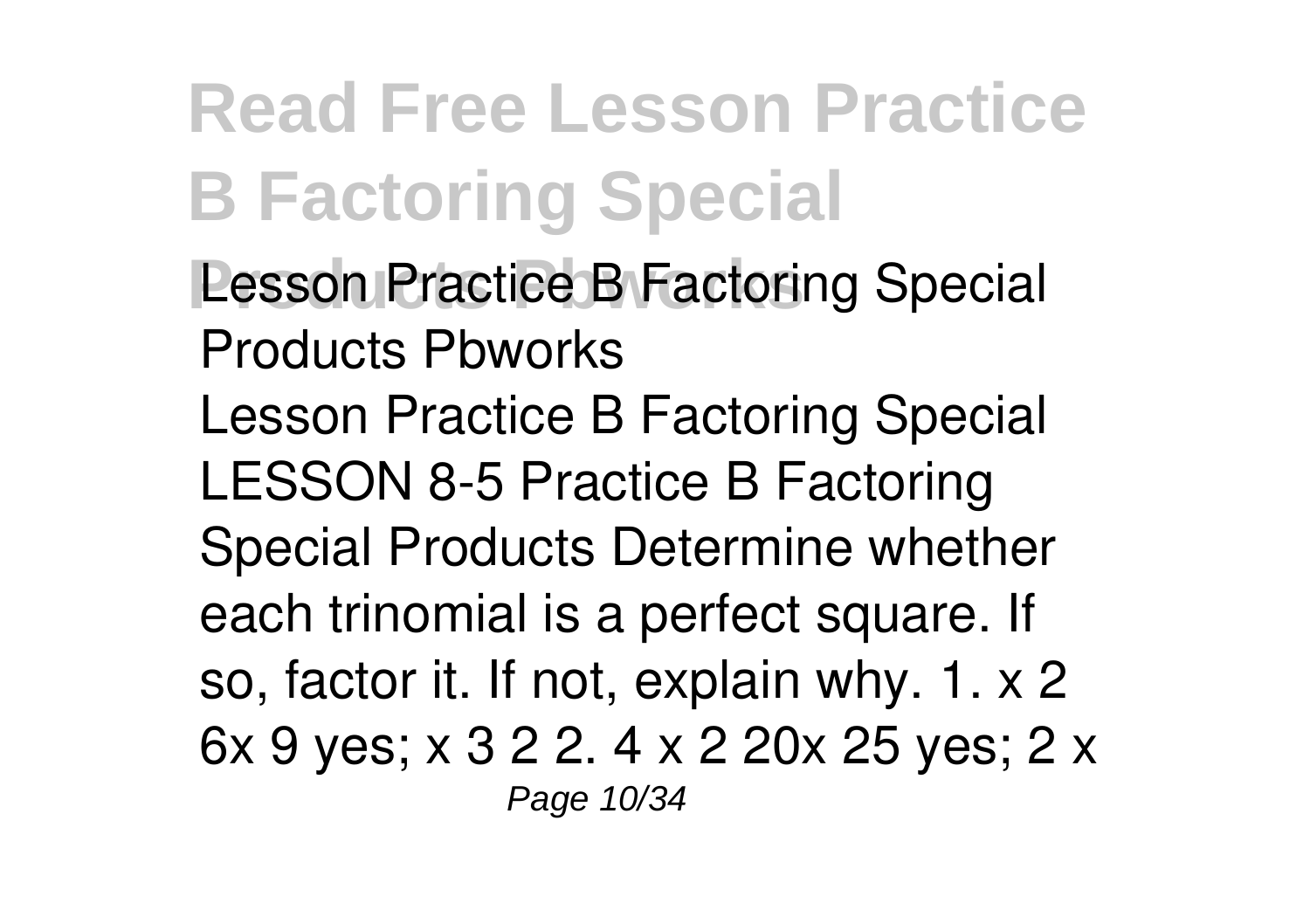**Read Free Lesson Practice B Factoring Special Products Pbworks** 5 2 3. 36 x 2 24x 16 no; 24x 2 6x 4 4. 9 x 2 12x 4 yes; 3 x 2 2 5. A rectangular fountain in the center of a shopping ...

**Lesson Practice B Factoring Special Products Pbworks** LESSON 8-5 Determine whether each Page 11/34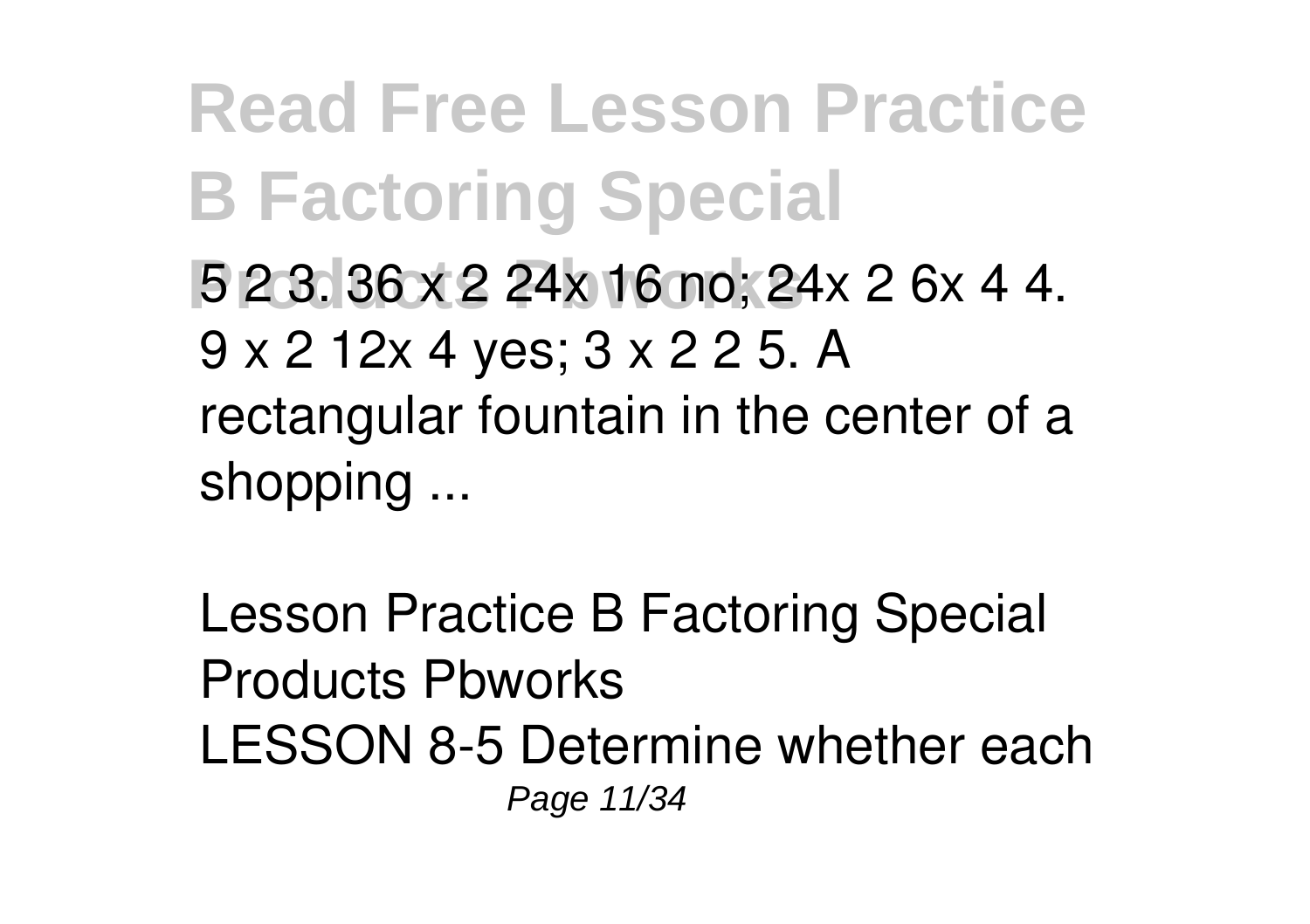**Read Free Lesson Practice B Factoring Special** trinomial is a perfect square. If so, factor it. If not, explain why. 1. x 2 6x 9 2. 4 x 2 20x 25 3. 36 x 2 24x 16 4. 9 x 2 12x 4 5. A rectangular fountain in the center of a shopping mall has an area of (4 x 2 12x 9) f t 2. The dimensions of the fountain are of the form cx d, where c and d are whole numbers. Page 12/34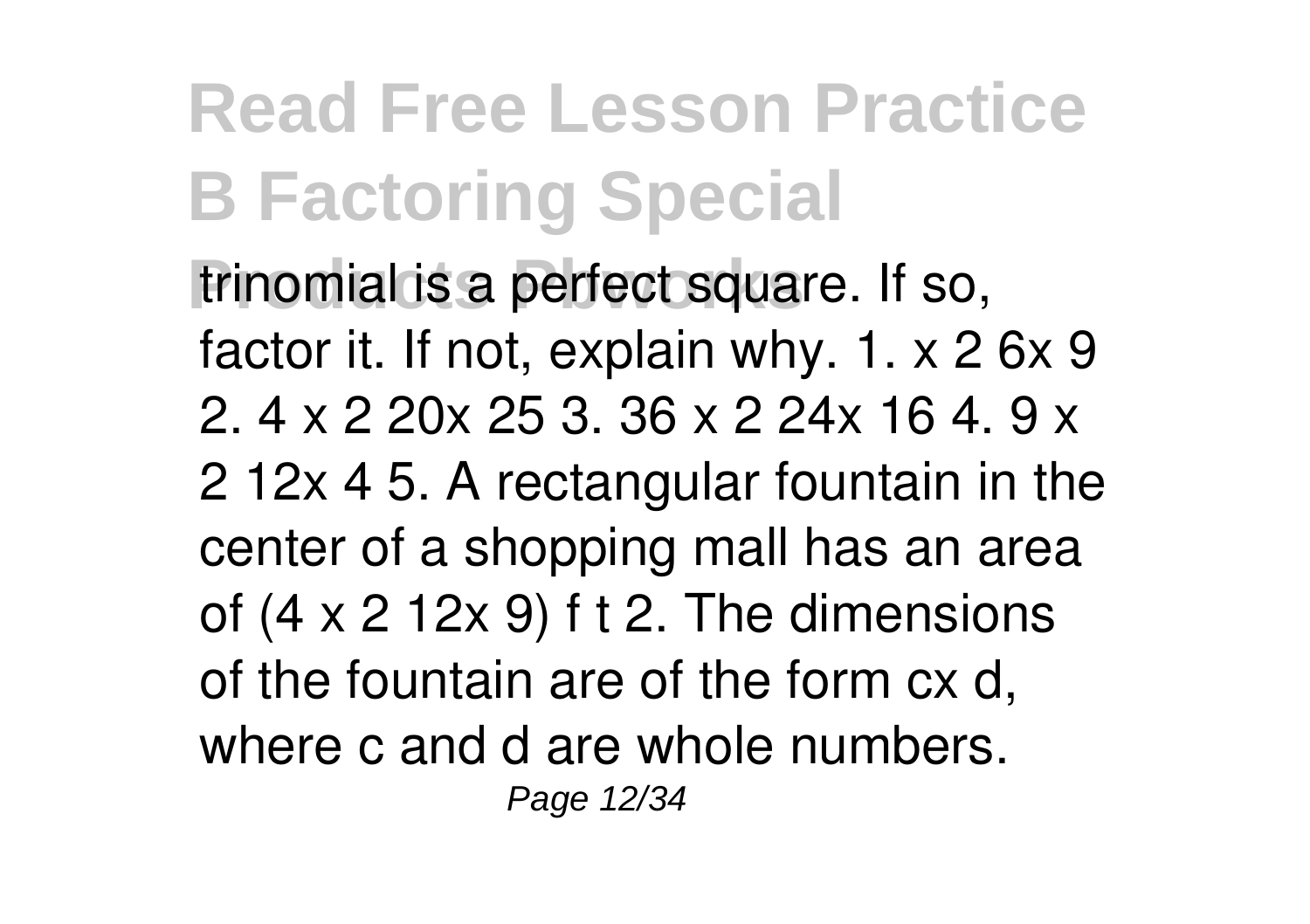**Read Free Lesson Practice B Factoring Special Products Pbworks LESSON Practice Factoring Special Products** Read PDF Lesson Practice B Factoring Special Products Pbworks Guide 1. x2 2 1; x2 2 25; 4y2 2 9 2. They are all binomials and both terms are perfect squares. 3. The first term Page 13/34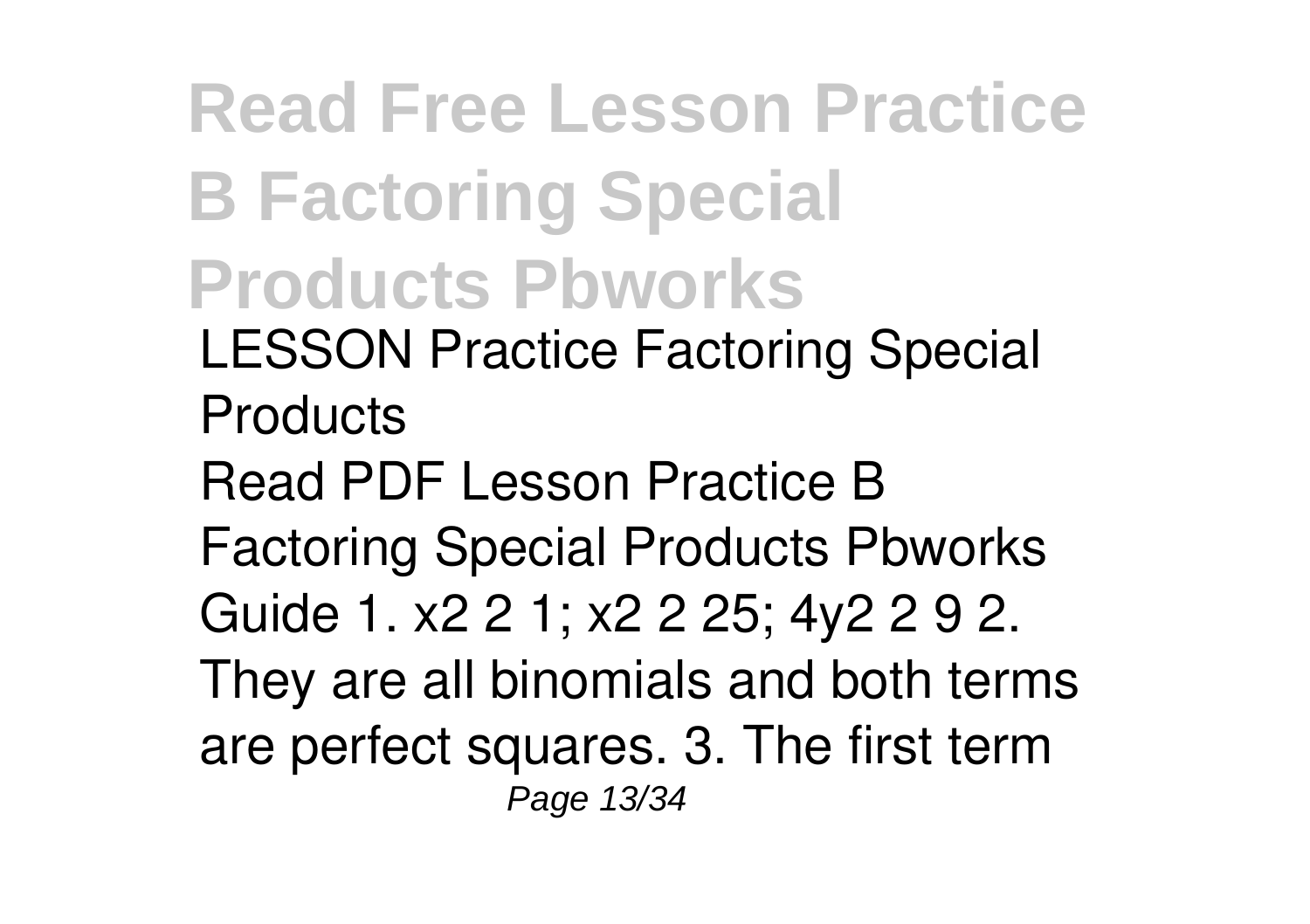**Read Free Lesson Practice B Factoring Special Product is the square of the first** two terms of the binomials. 4. The second term of the product is the square of the last two terms of the binomials. 5. a2 2 b2 =  $(a 1 b)(a 2 b)$ 

**Lesson Practice B Factoring Special Products Pbworks**

Page 14/34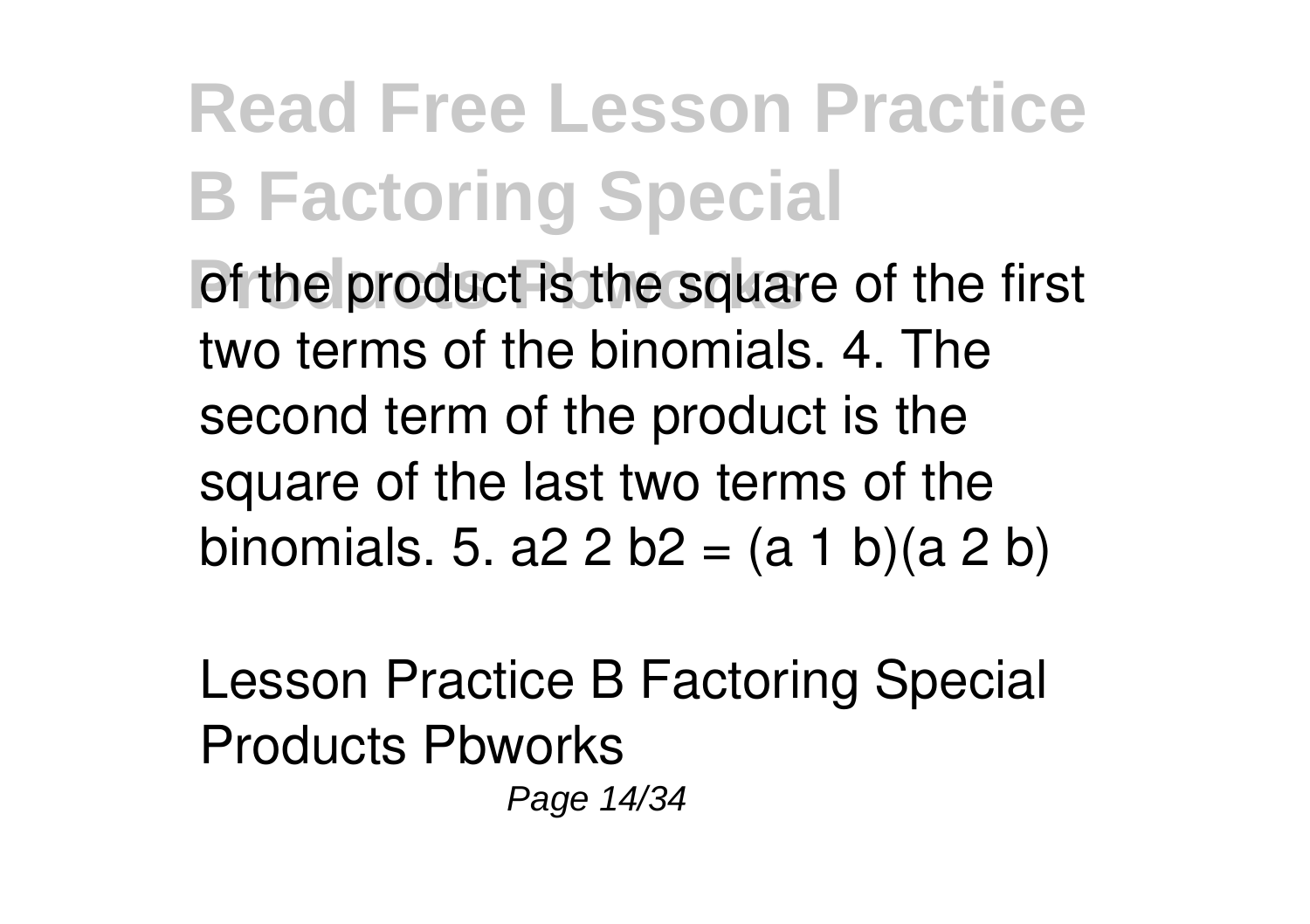**Read Free Lesson Practice B Factoring Special LESSON Practice B Factoring Special** Products Lesson Practice B Factoring Special LESSON 8-5 Practice B Factoring Special Products Determine whether each trinomial is a perfect square. If so, factor it. If not, explain why. 1. x 2 6x 9 yes; x 3 2 2. 4 x 2 20x 25 yes; 2 x 5 2 3. Page 15/34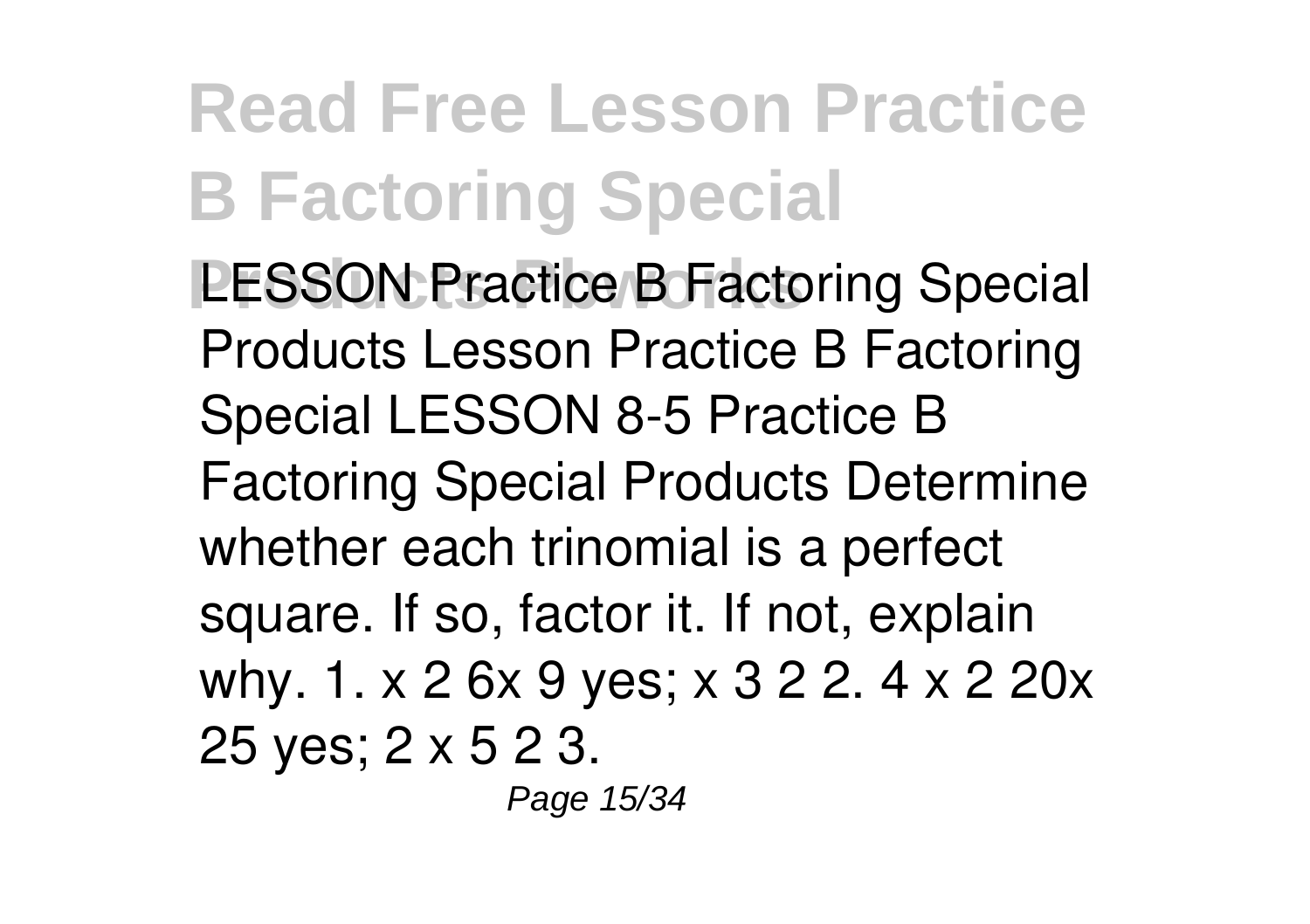**Read Free Lesson Practice B Factoring Special Products Pbworks Practice B Lesson Solving Special Systems** LESSON 8-6 Practice B Choosing a Factoring Method Tell whether each polynomial is completely factored. If not, factor it. 1. 6 t 2 12 2. 5 m 2 9m yes no; 5m m 9 3. 2p p 4 9 4. x 8 2x 3 Page 16/34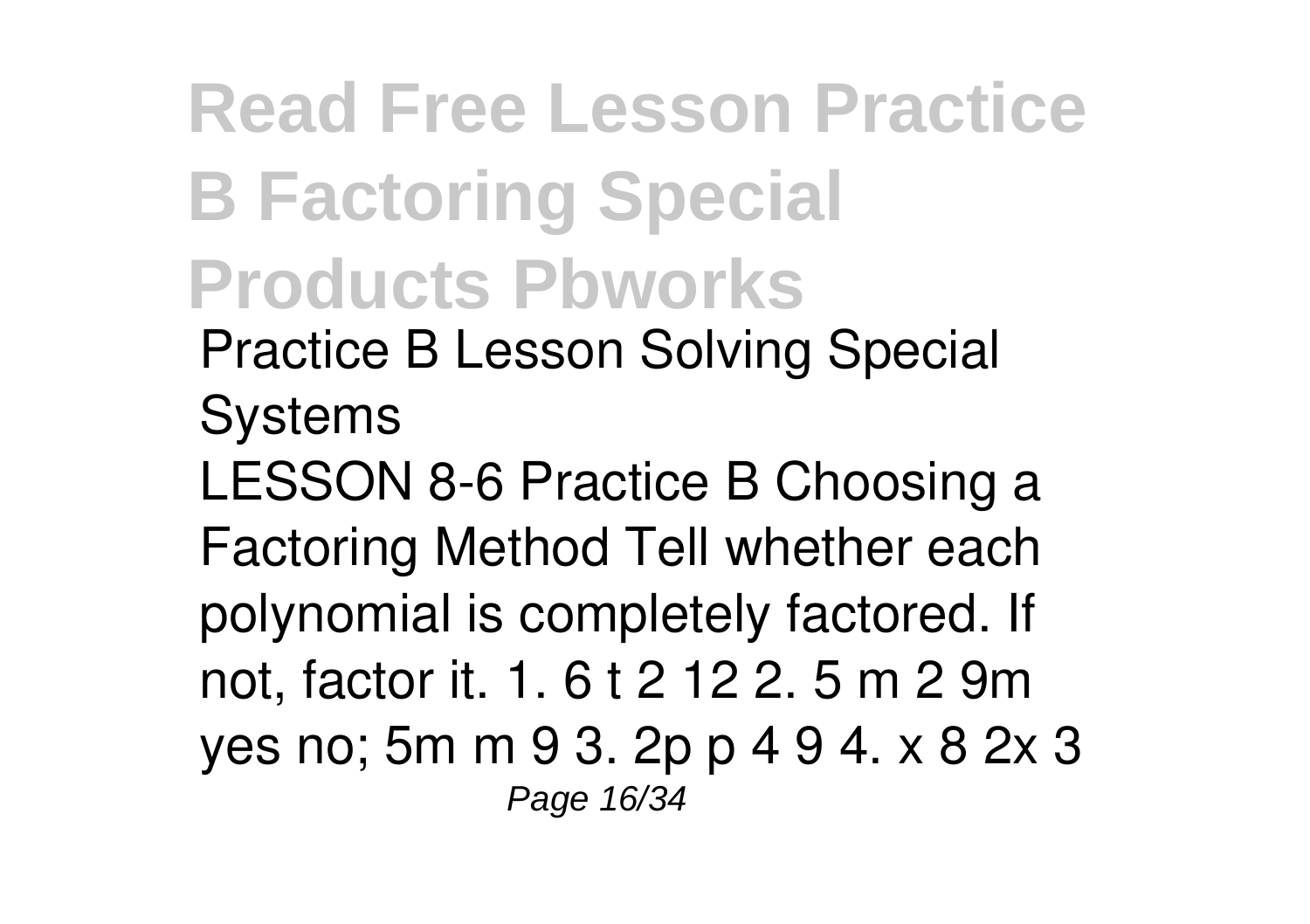**Read Free Lesson Practice B Factoring Special Products Pbworks** no; 2p 2 3 2 3 yes 5. 3 k 3 5 k 2 19 6. 7 14 g 4 4g 10 yes no; 14 7 g 4 2g 5 Factor each polynomial completely. 7. 24x 40 8. 5 r 3 10r 8 3 x 5 5r r 2 2

**LESSON Practice B Choosing a Factoring Method** d, is measured in feet over xyears. Page 17/34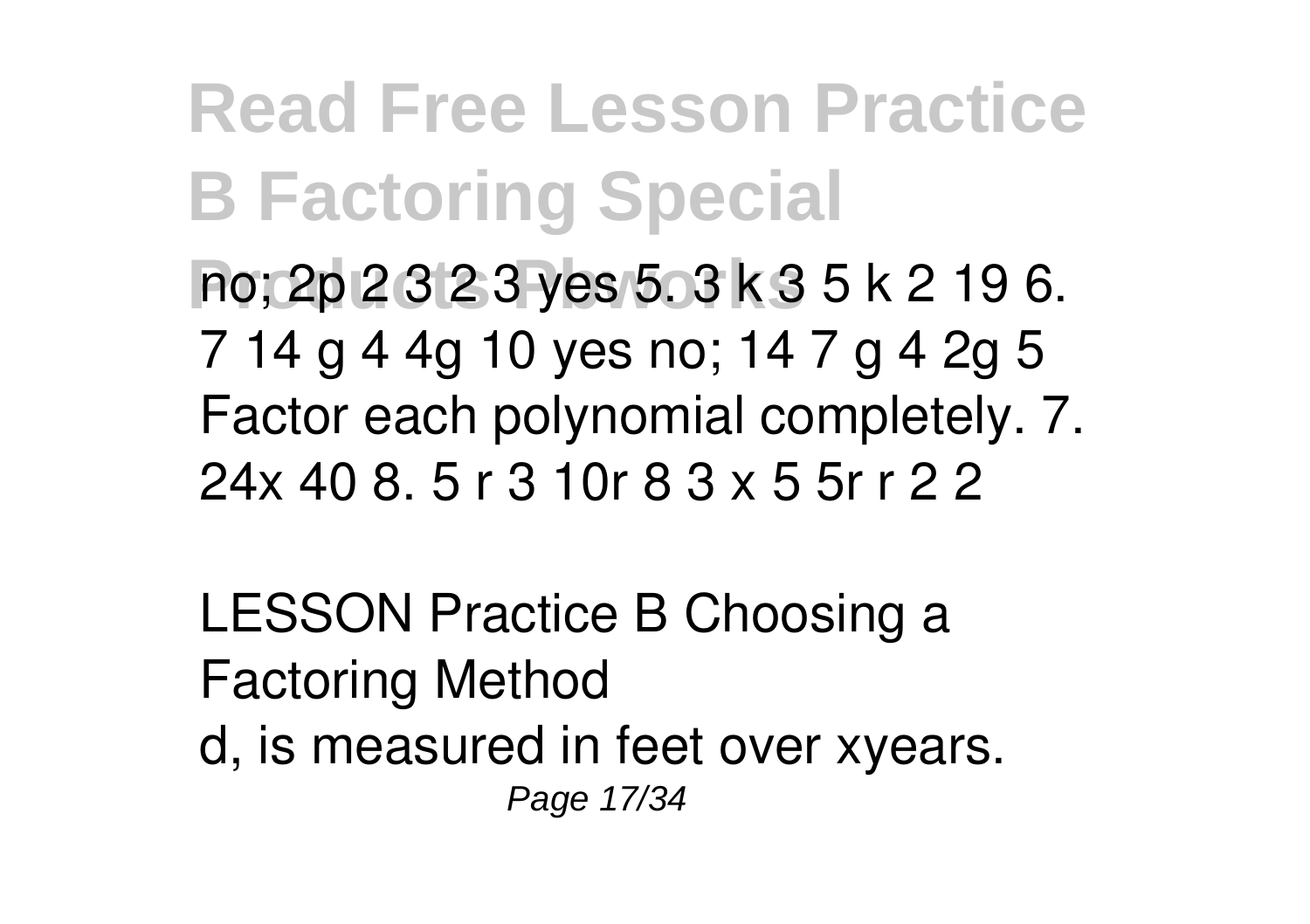**Read Free Lesson Practice B Factoring Special Reducts Products** *Reducts Figures Pond will dry* up. Use the graph to factor d x . X. D. aa207c06-4\_pr.indd 28207c06-4\_pr.indd 28 55/16/07 2:38:03 PM/16/07 2:38:03 PM. Copyright © by Holt, Rinehart and Winston. 81Holt Algebra 2. All rights reserved.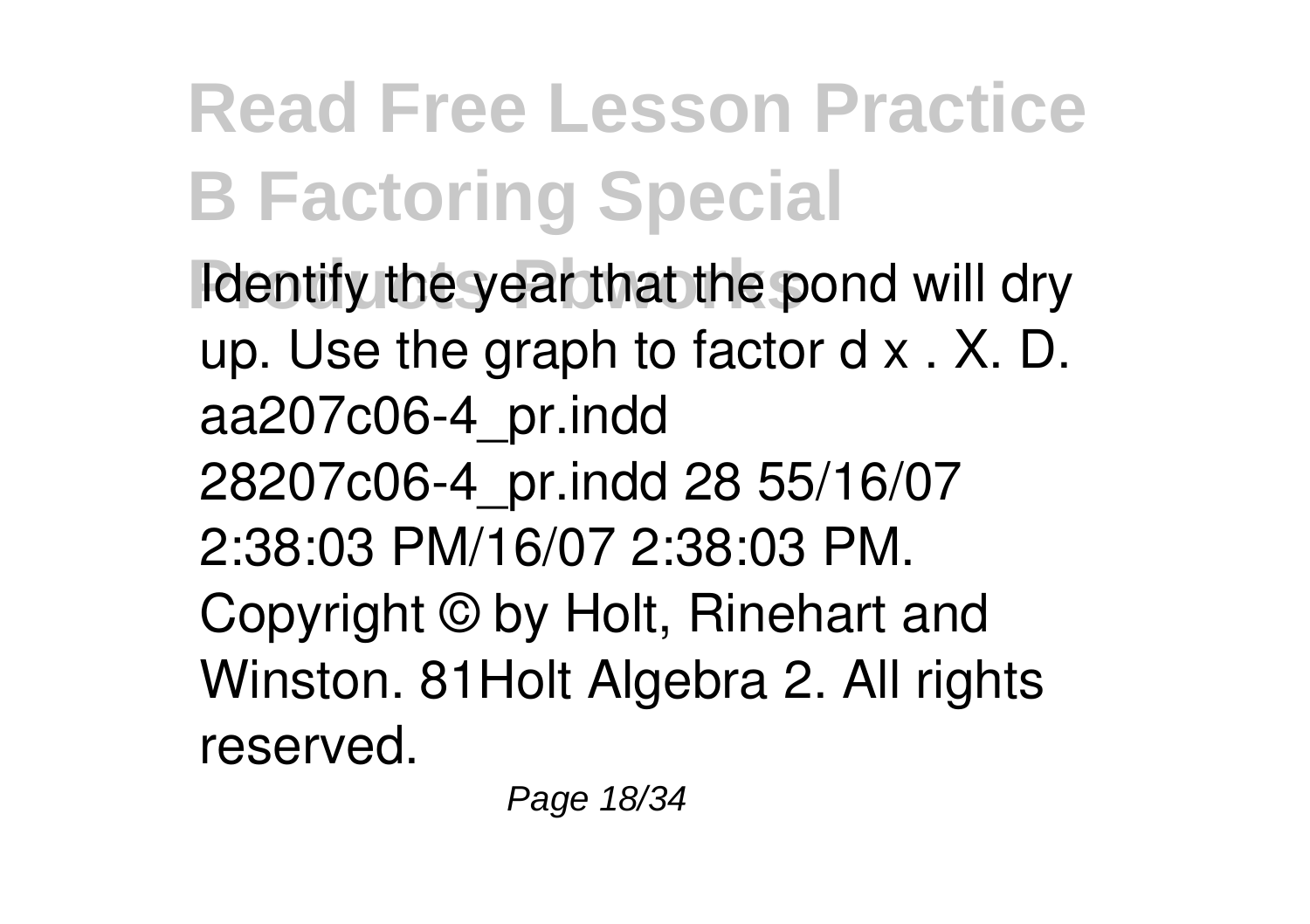**Read Free Lesson Practice B Factoring Special Products Pbworks Practice B Factoring Polynomials - Weebly**

The following table sumarizes all of the shortcuts that we can use to factor special products Factoring Special Products DifferenceofSquares a2 0 b2  $=(a+b)(a \Box b)$  SumofSquares  $a2 + b2$ Page 19/34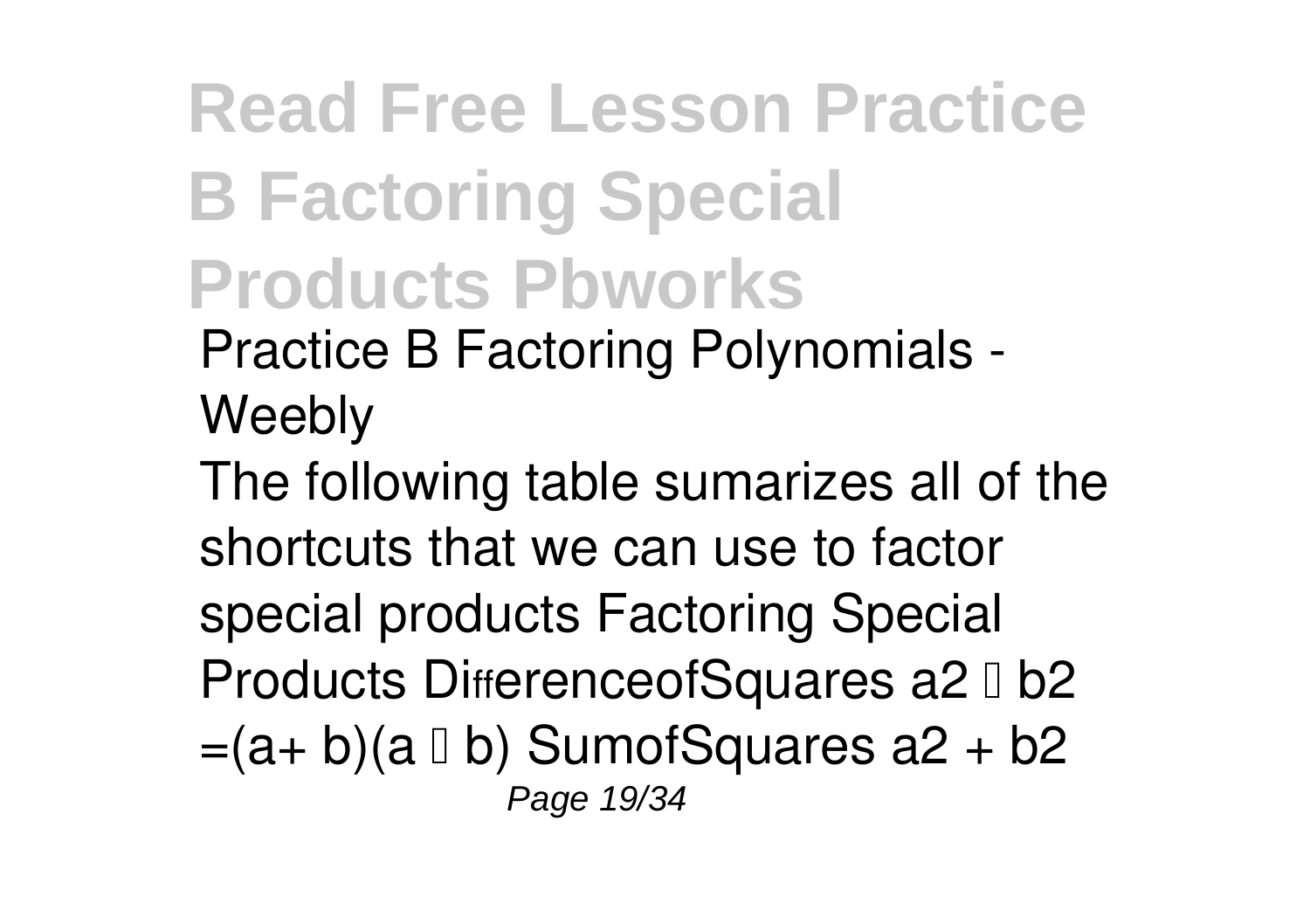**Read Free Lesson Practice B Factoring Special Prime PerfectSquare a2 +2ab+ b2**  $=(a+b)2$  SumofCubes  $a3 + b3 = (a+b)$ b)(a2  $\Box$  ab+ b2) DifferenceofCubes a3  $\Box$  $b3 = (a \Box b)(a2 + ab + b2)$  As always, when factoring special products it is important to check for a GCF first.

**Factoring - Factoring Special Products** Page 20/34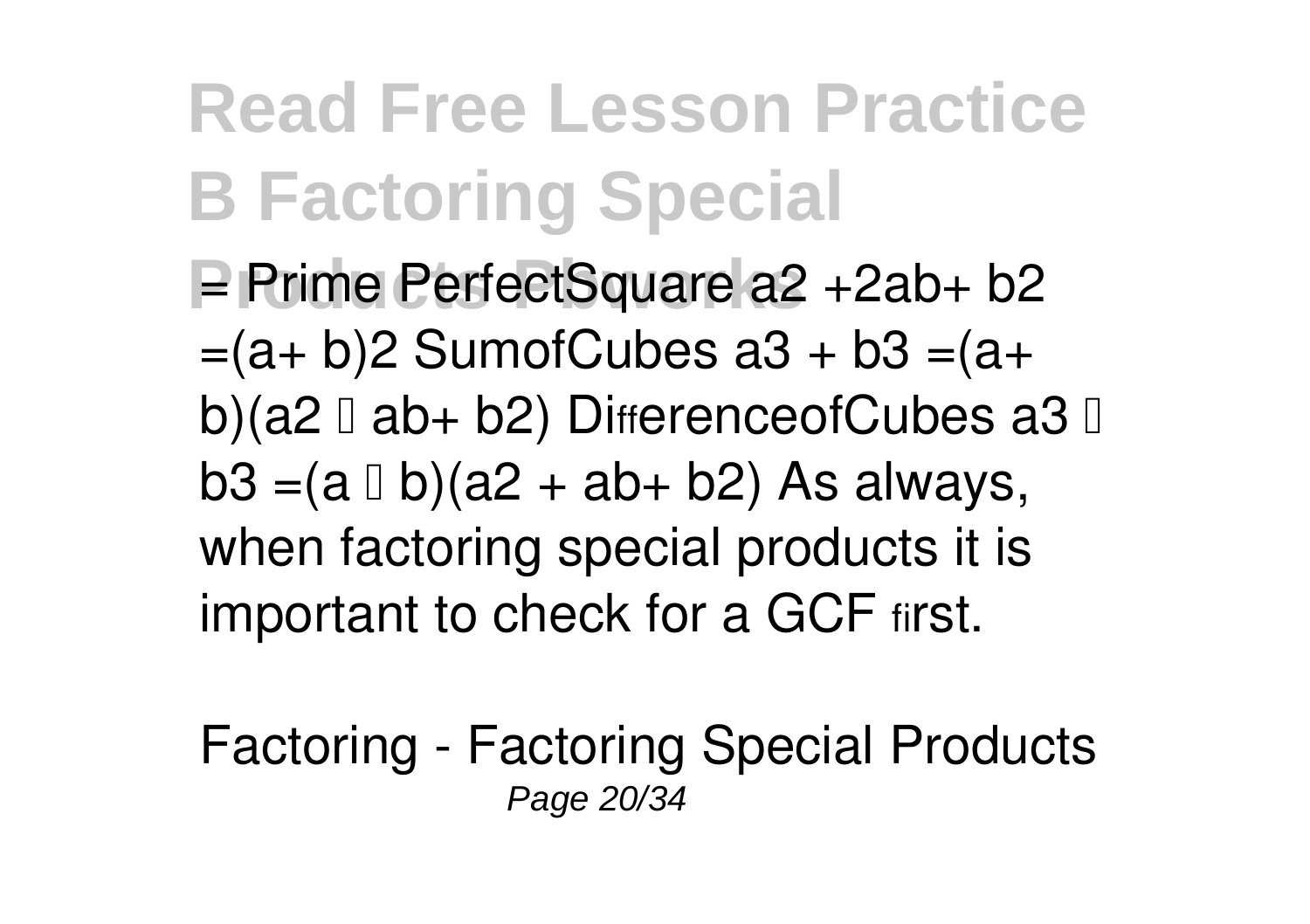**Read Free Lesson Practice B Factoring Special PCCfaculty.org** bworks Lesson Practice B Factoring Special Products Pbworks Lesson Practice B Factoring Special If you ally compulsion such a referred Lesson Practice B Factoring Special Products Pbworks books that will come up with the money for you worth, get the Page 21/34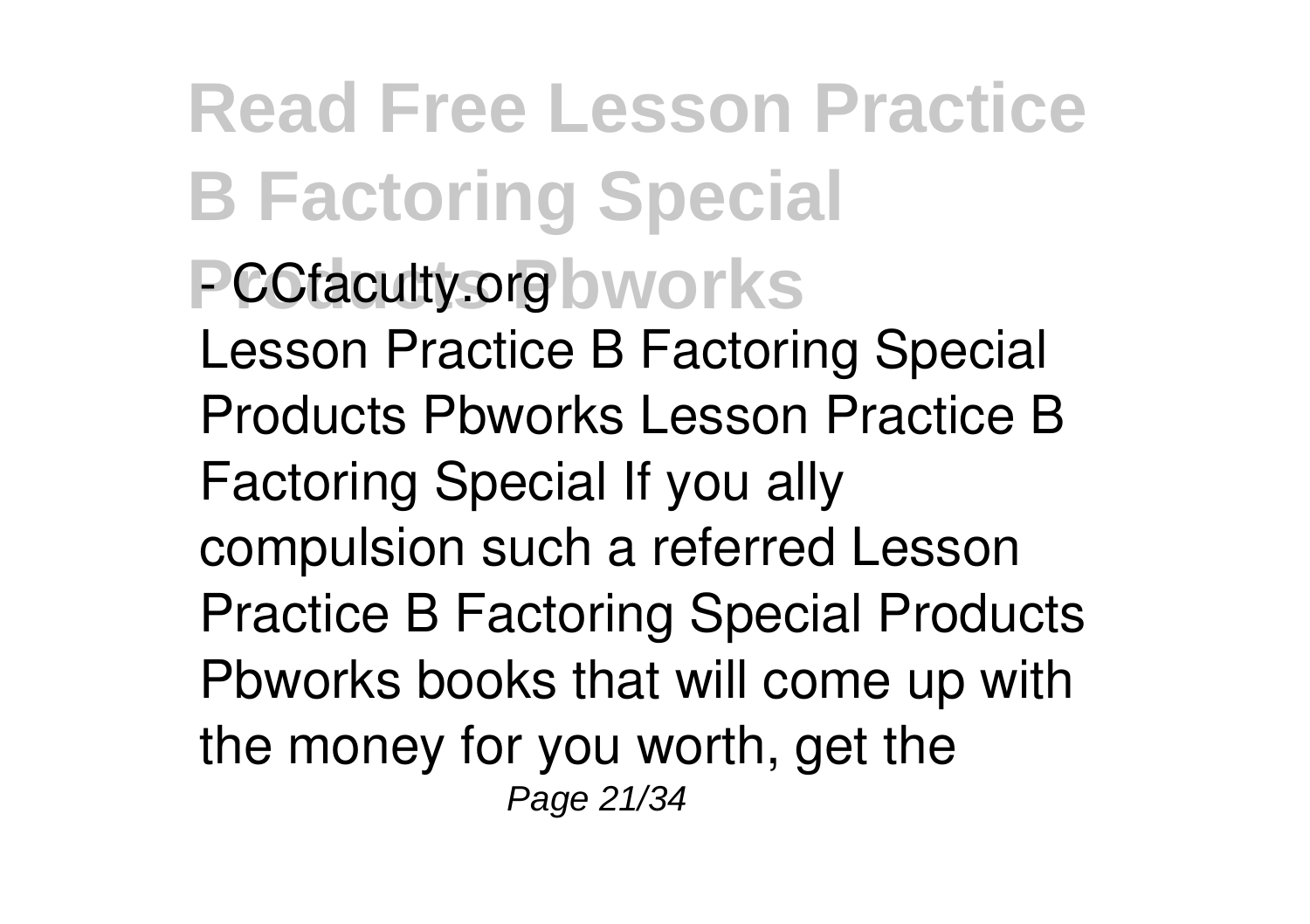**Read Free Lesson Practice B Factoring Special** completely best seller from us currently from several preferred authors. If you want to humorous

**[EPUB] Lesson Practice B Factoring Special Products Pbworks** Hi Everyone, Lesson 7-5 explores Factoring Special Page 22/34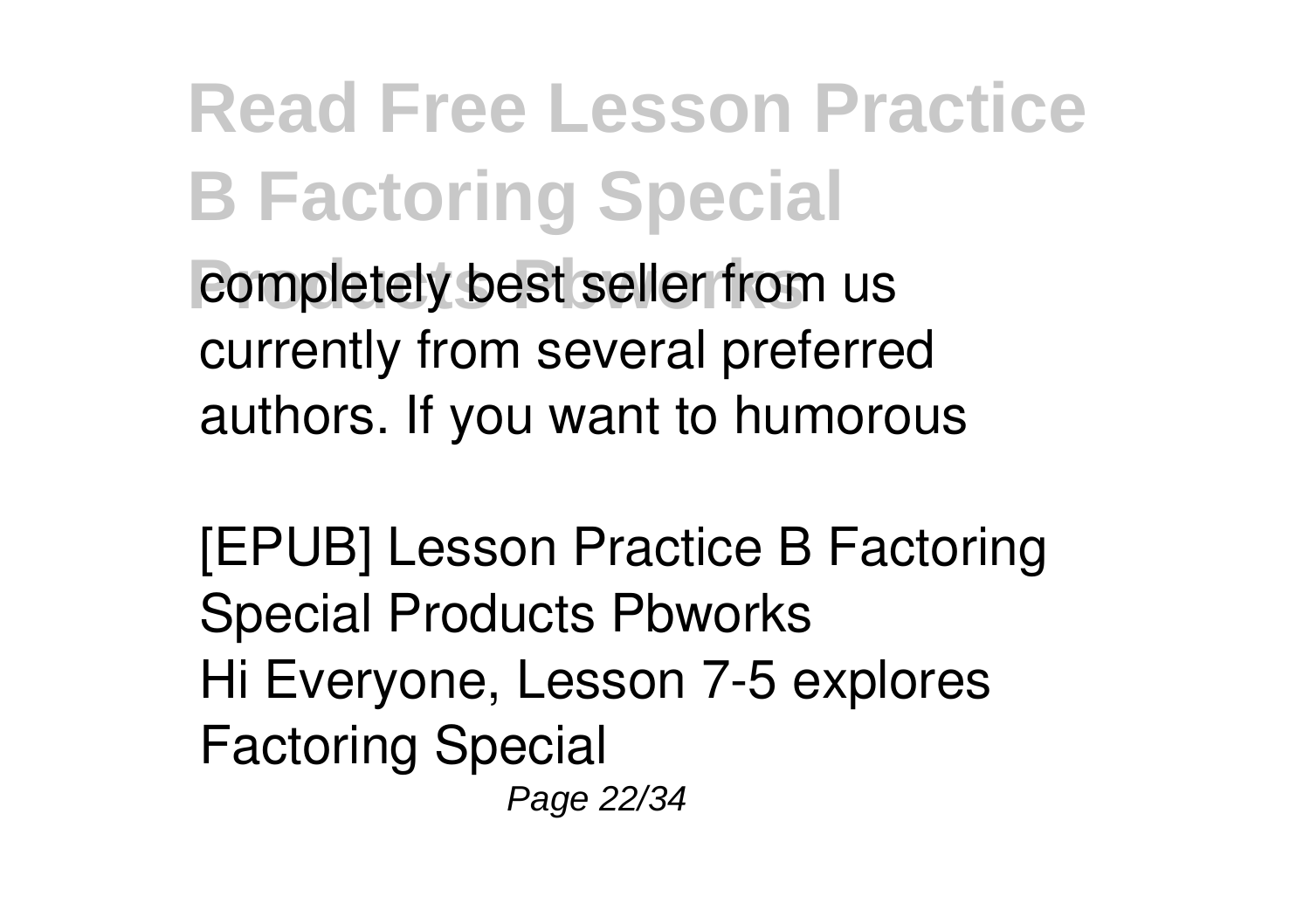**Read Free Lesson Practice B Factoring Special** products...specifically factoring perfect square trinomials as well as the difference of two squares. I've included some Khan videos for guided practice. Enjoy! Mrs. K.

**7 5 Factoring Special Products - Lessons - Tes Teach** Page 23/34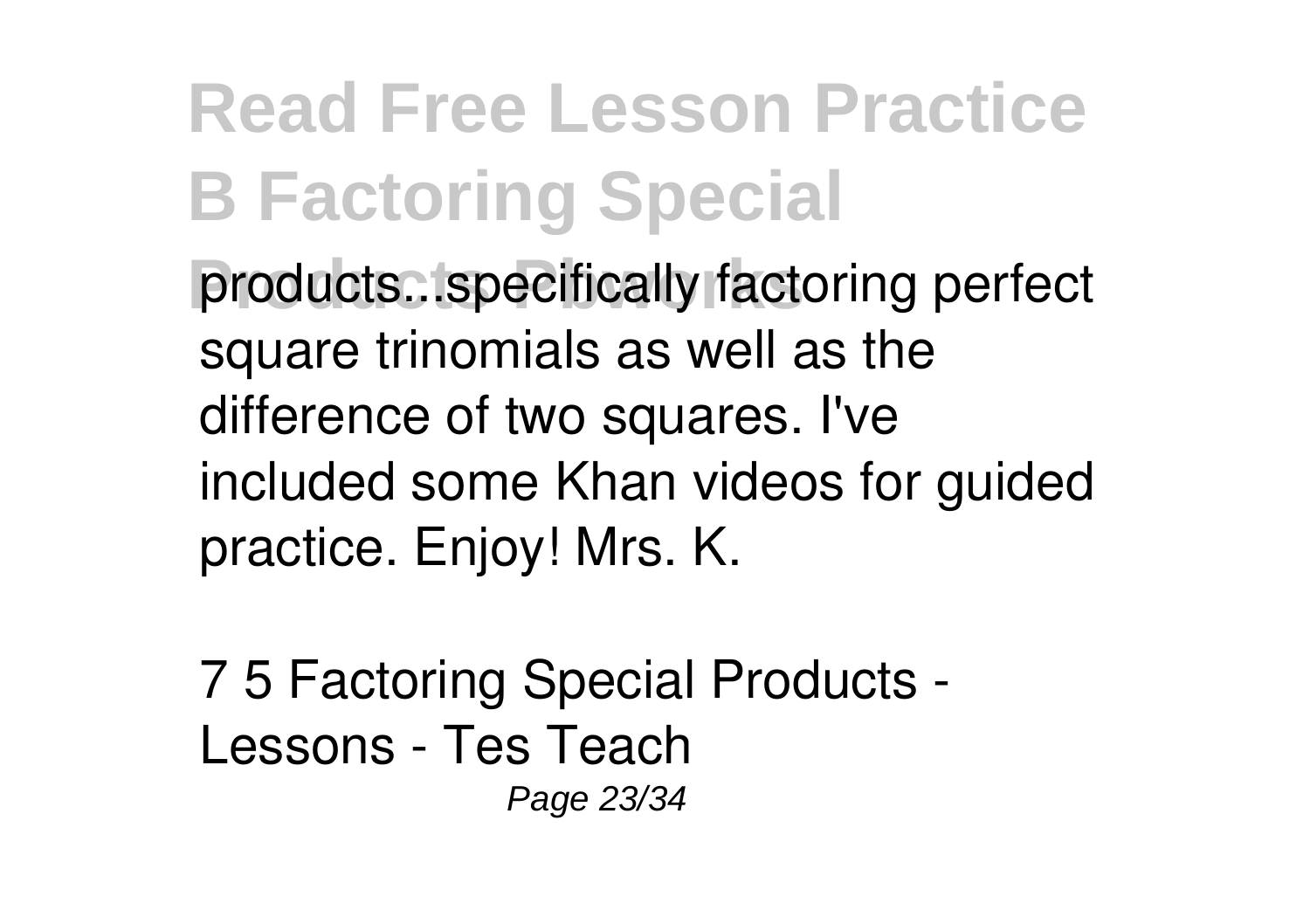**Read Free Lesson Practice B Factoring Special Algebra 1 answers to Chapter 8 -**Polynomials and Factoring - 8-8 Factoring by Grouping - Practice and Problem-Solving Exercises - Page 519 17 including work step by step written by community members like you. Textbook Authors: Hall, Prentice, ISBN-10: 0133500403, ISBN-13: Page 24/34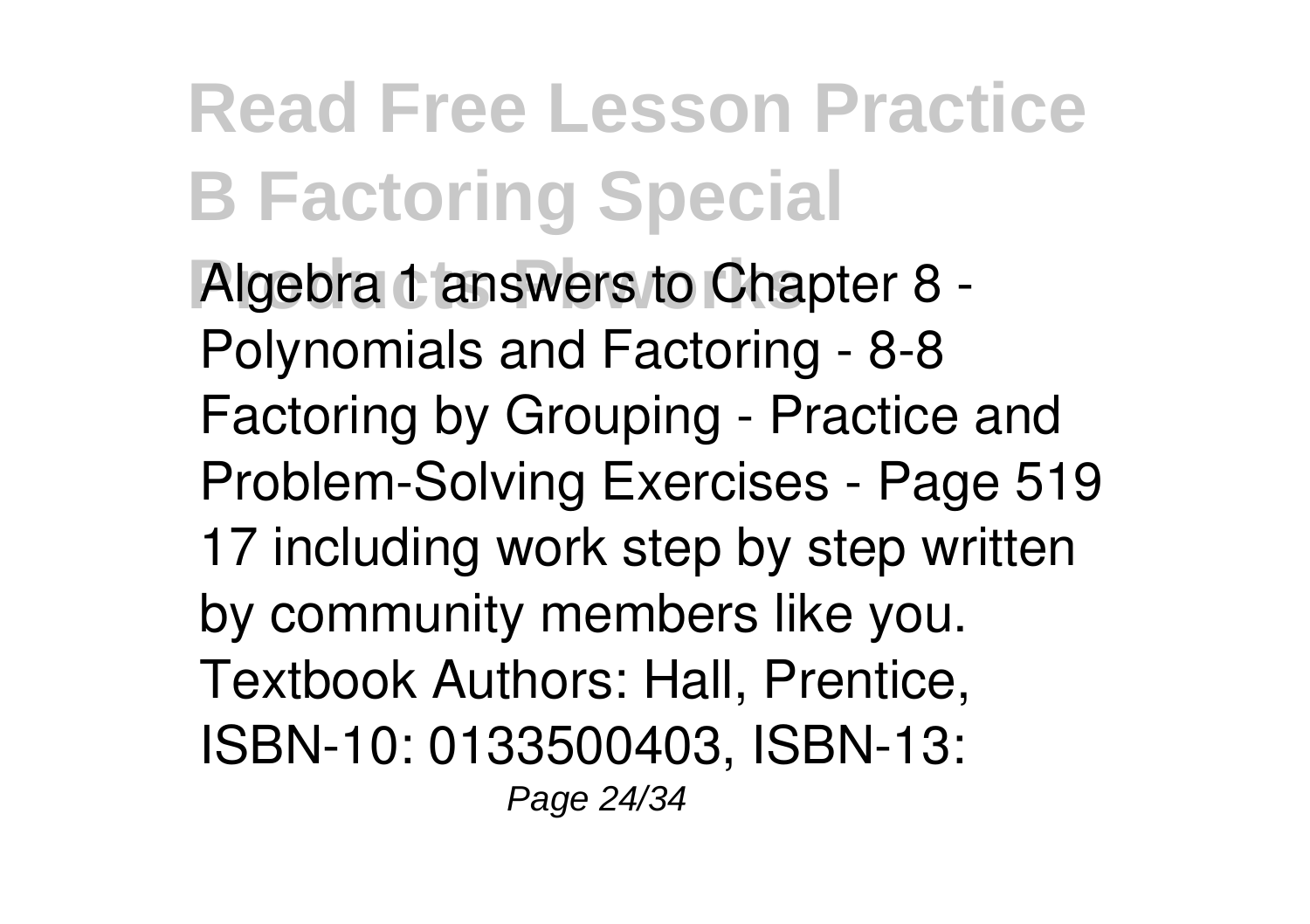**Read Free Lesson Practice B Factoring Special Products Pbworks** 978-0-13350-040-0, Publisher: Prentice Hall

**Algebra 1 Chapter 8 - Polynomials and Factoring - 8-8 ...** Algebra 1 answers to Chapter 8 - Polynomials and Factoring - 8-8 Factoring by Grouping - Practice and Page 25/34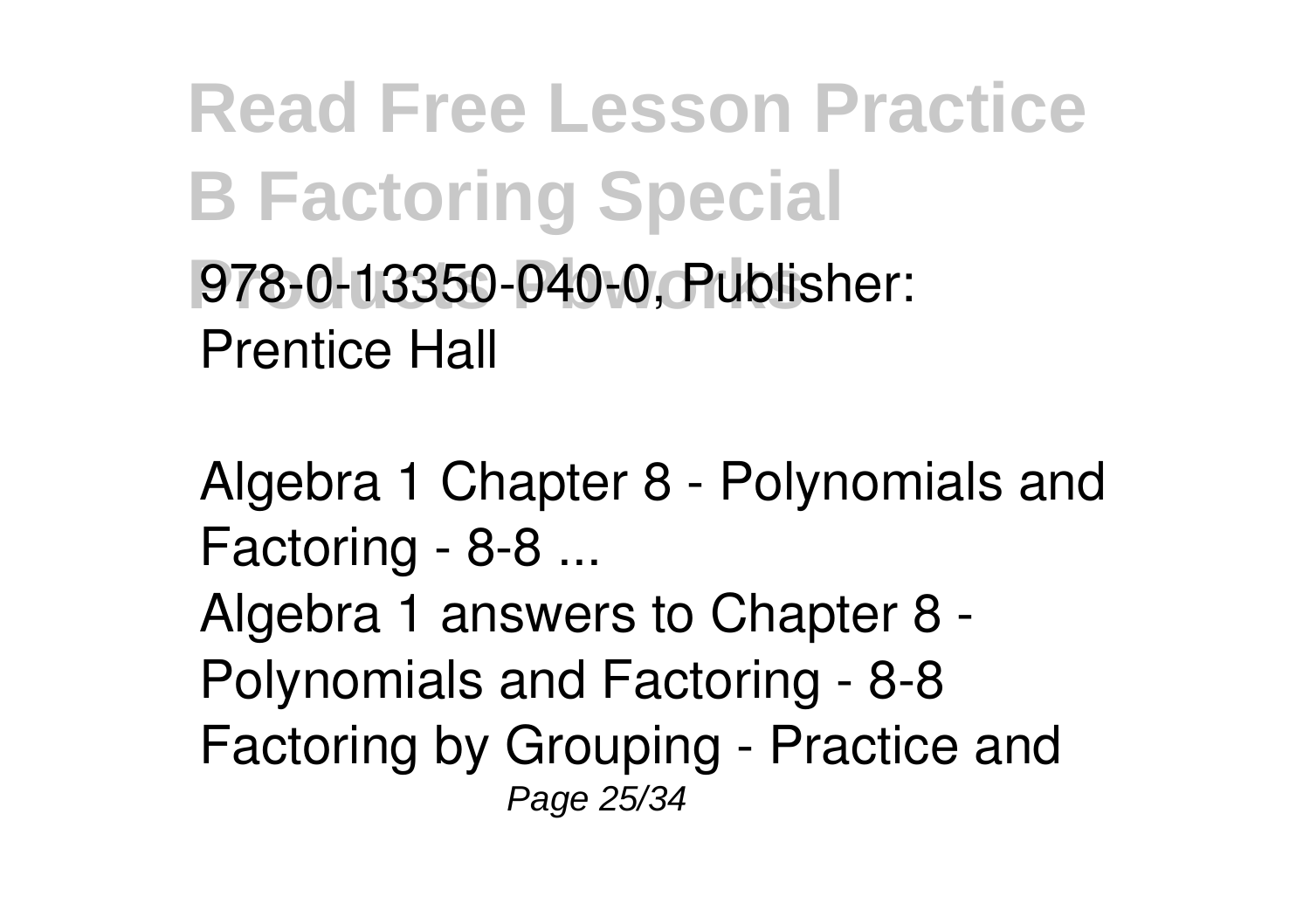**Read Free Lesson Practice B Factoring Special Problem-Solving Exercises - Page 519** 12 including work step by step written by community members like you. Textbook Authors: Hall, Prentice, ISBN-10: 0133500403, ISBN-13: 978-0-13350-040-0, Publisher: Prentice Hall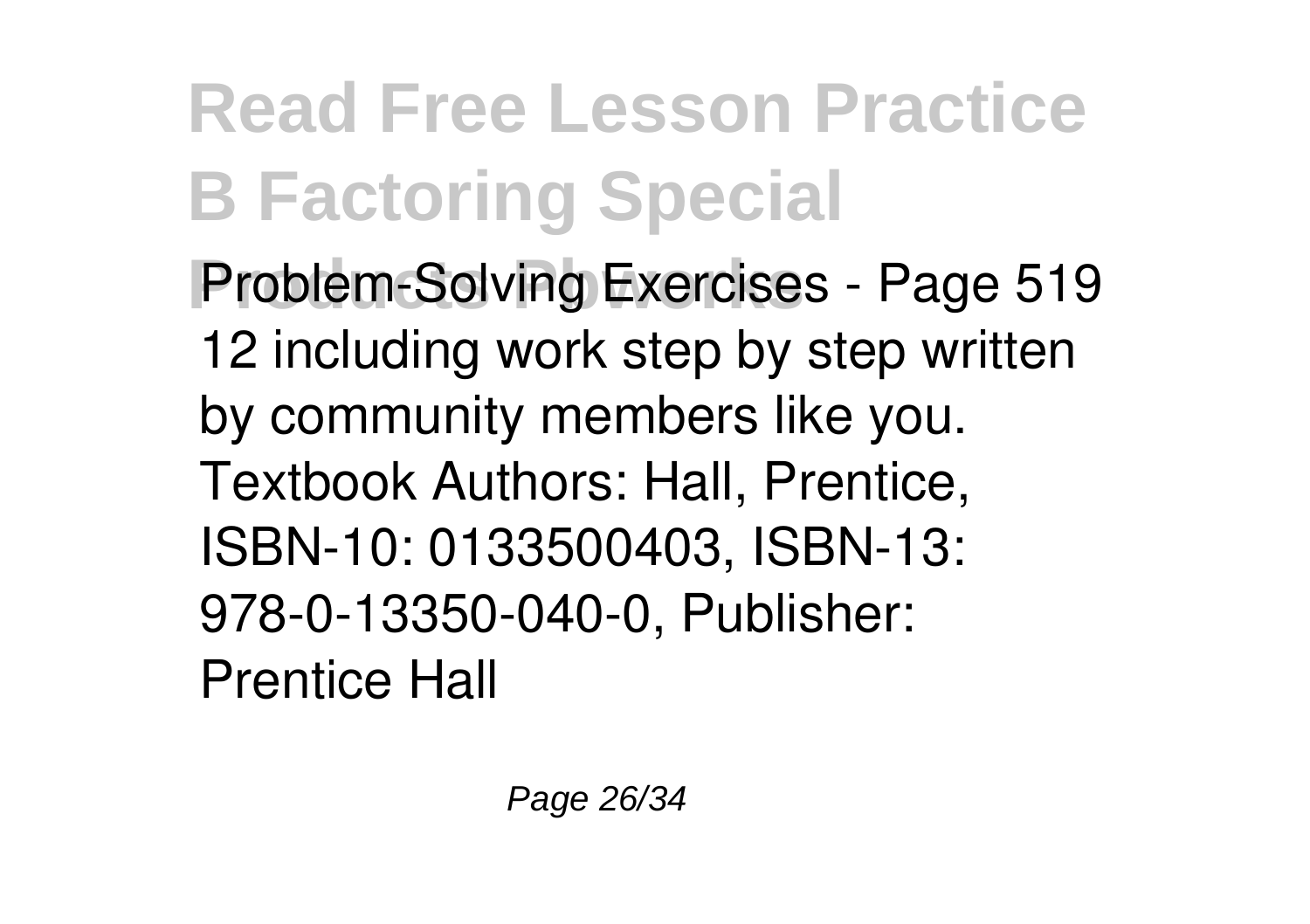## **Read Free Lesson Practice B Factoring Special**

- **Algebra 1 Chapter 8 Polynomials and Factoring - 8-8 ...**
- Factoring Special Products continued If a binomial is a difference of perfect squares, it can be factored using a pattern.  $a2 b2 = (a + b) (a b)$ Determine whether 64x2 25 is a difference of perfect squares. If so, Page 27/34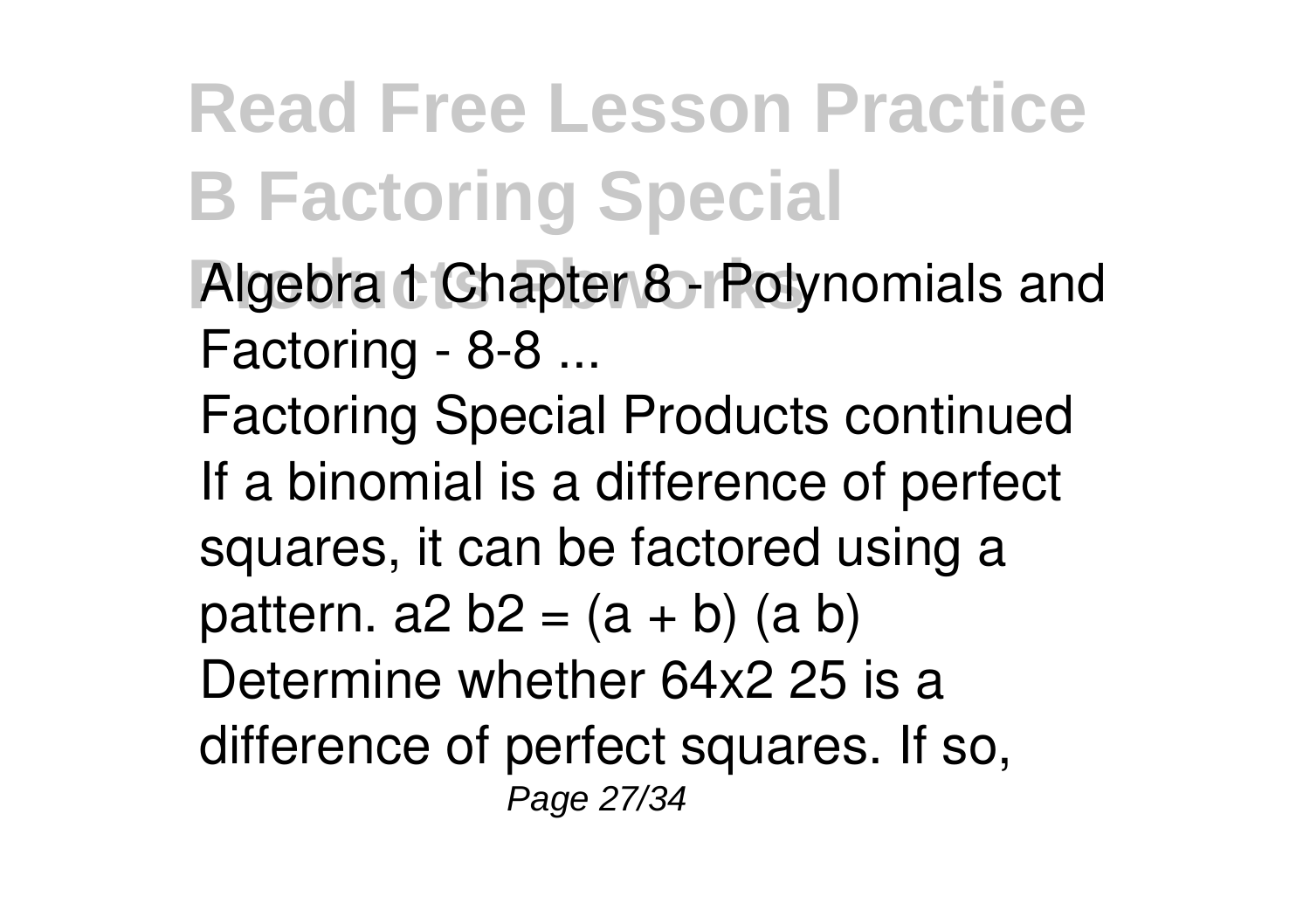**Read Free Lesson Practice B Factoring Special** factor it. If not, explain why. Step 1: Determine if the binomial is a difference. 64x2 25 The minus sign indicates it is a difference.

**8-5 Factoring Special Products** Learn how to factor special products such as difference of 2 squares and Page 28/34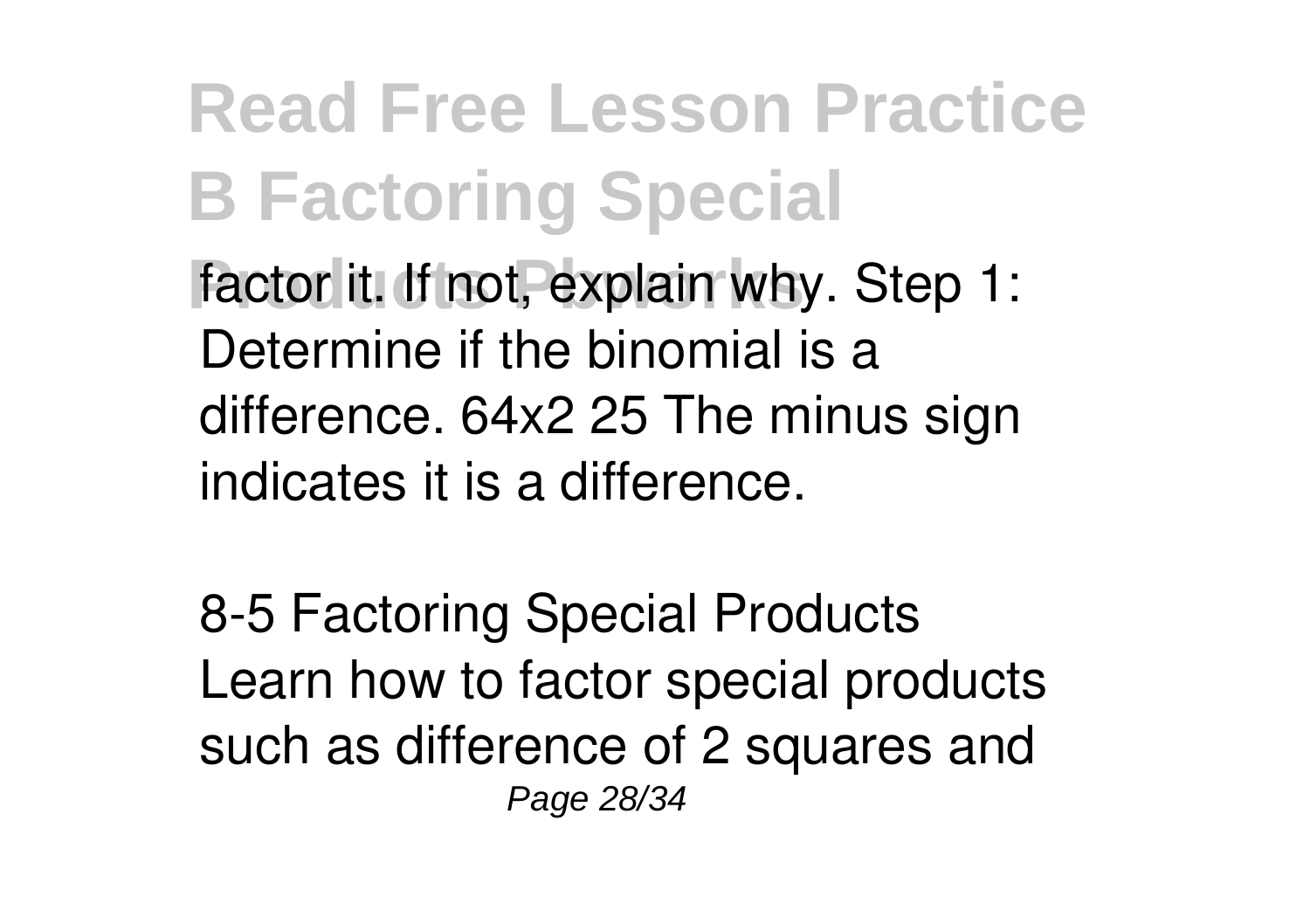**Read Free Lesson Practice B Factoring Special** perfect square trinomials in this free math video tutorial by Mario's Math Tutoring.0:1...

**Factoring Special Products - YouTube** Lesson Factor Special Products Teaching Guide 1. x2 2 1; x2 2 25; 4y2 2 9 2. They are all binomials and both Page 29/34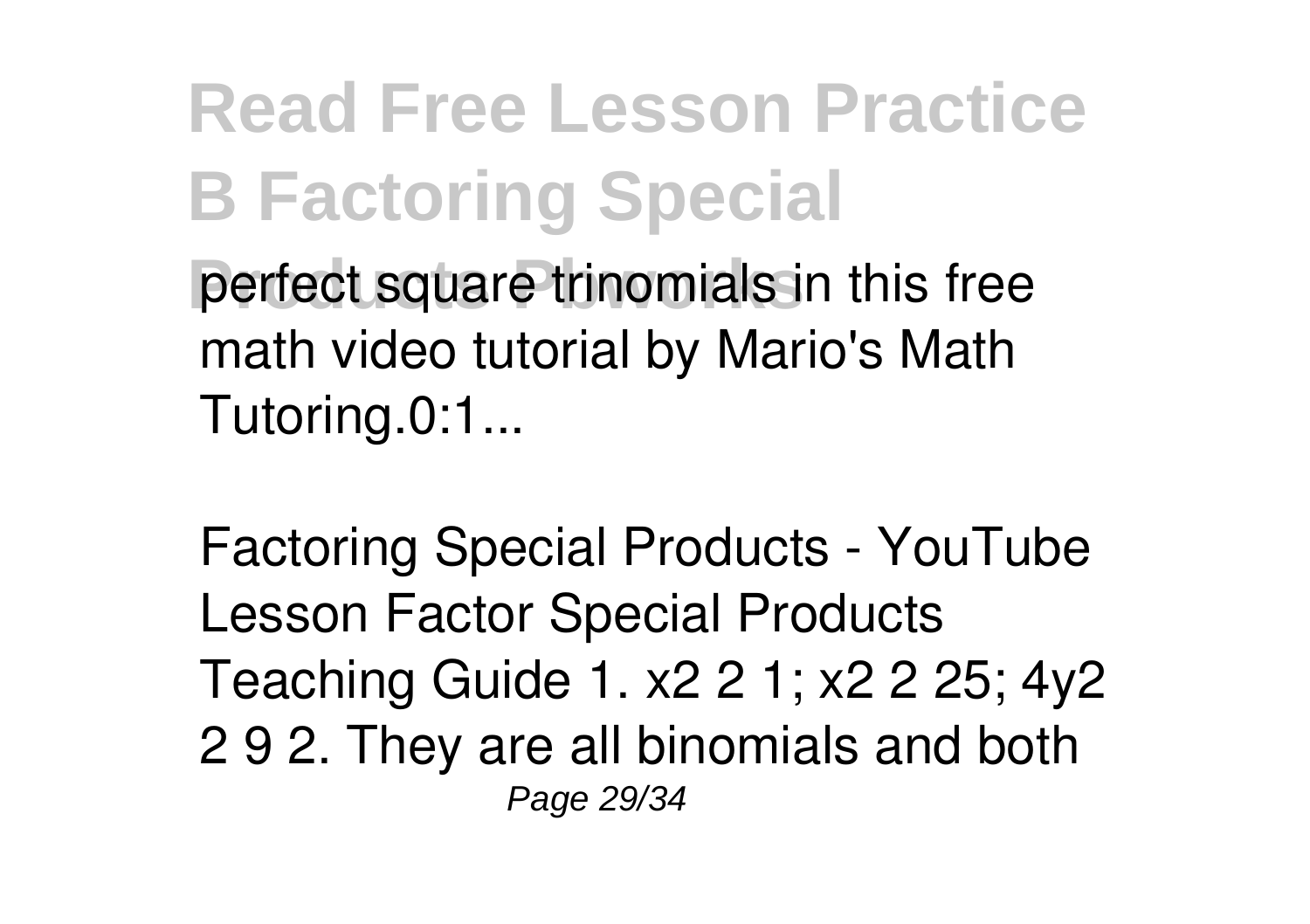**Read Free Lesson Practice B Factoring Special** terms are perfect squares. 3. The first term of the product is the square of the first two terms of the binomials. 4. The second term of the product is the square of the last two terms of the binomials. 5. a2 2 b2 =  $(a 1 b)(a 2 b)$ Practice Level A 1. B 2.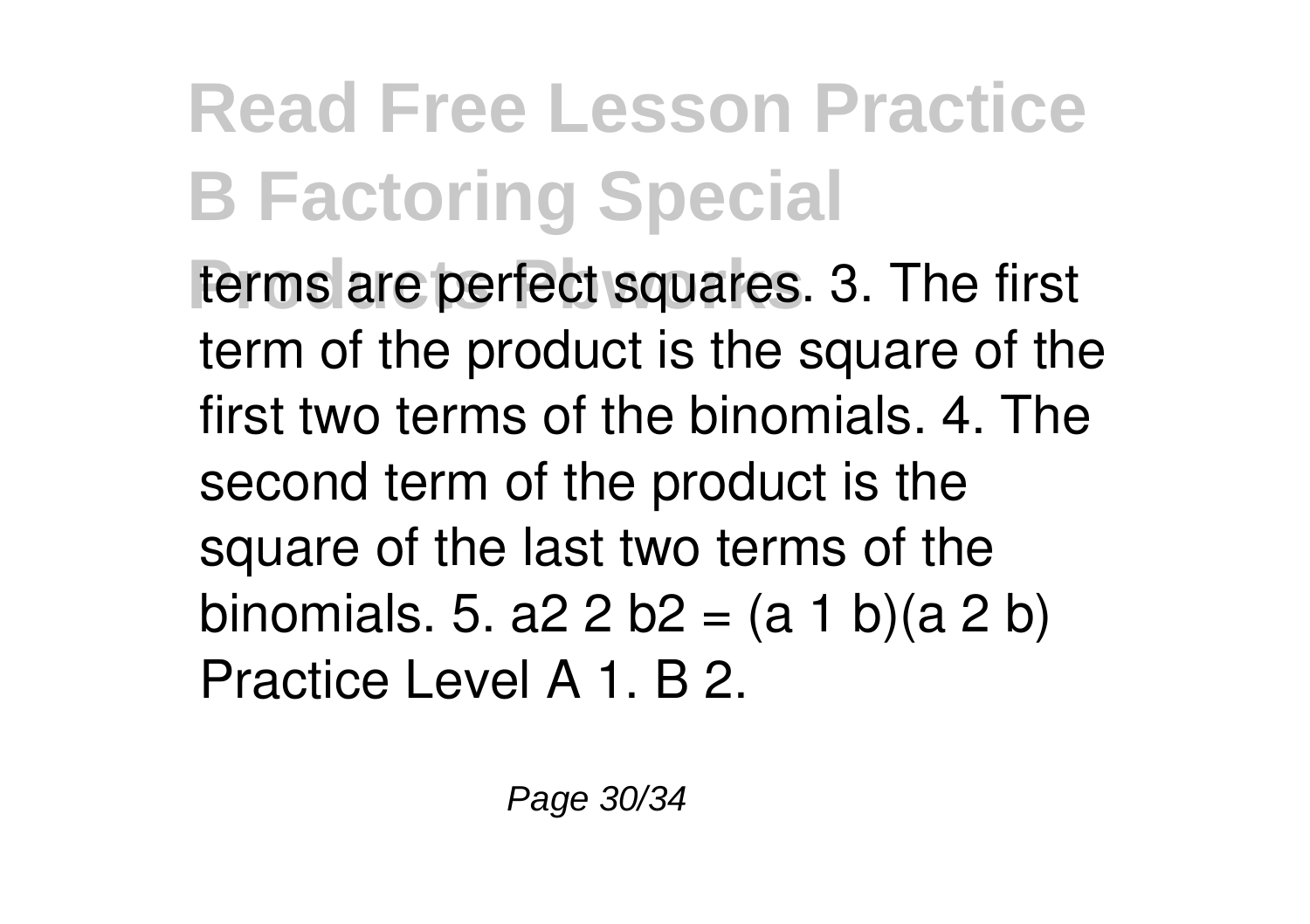**Read Free Lesson Practice B Factoring Special Name MMMMMMMMMMMMMMMMMMMMMMMMMMMMMM** Factor each expression. 1 Lesson Objectives Factor perfect-square trinomials 2 Factor the difference of squares 1 NAEP 2005 Strand: Algebra Topic: Variables, Expressions, and Operations Local Standards: \_\_\_\_\_ Lesson 9-7 Factoring Special Cases a. Page 31/34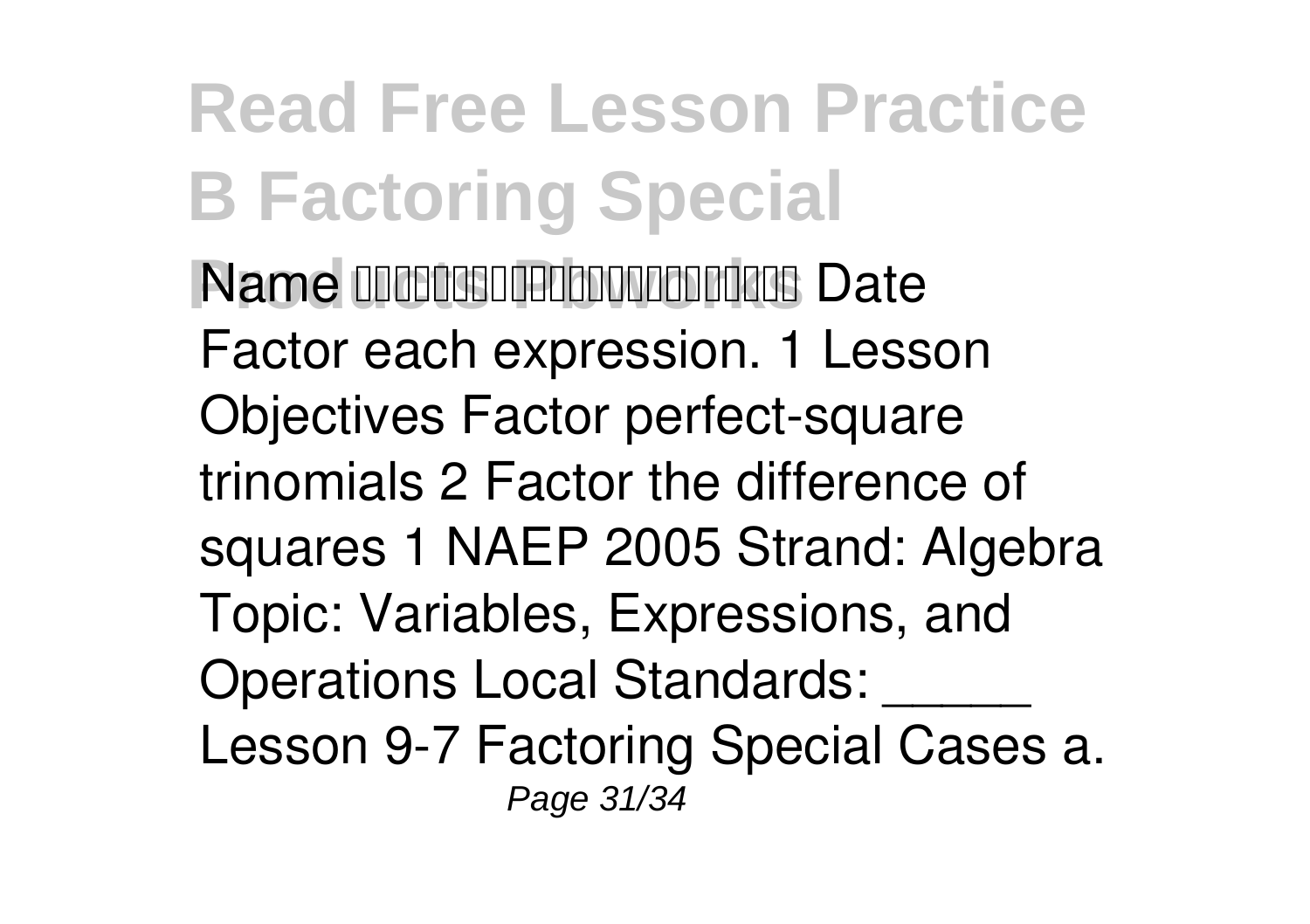**Read Free Lesson Practice B Factoring Special Products Pbworks** x2 8x 16 b. n2 16n 64 c. n2 16n 64

**Lesson 9-7 Factoring Special Cases - Willmar**

When factoring there are a few special products that, if we can recognize them, can help us factor polynomials. The first is one we have seen before. Page 32/34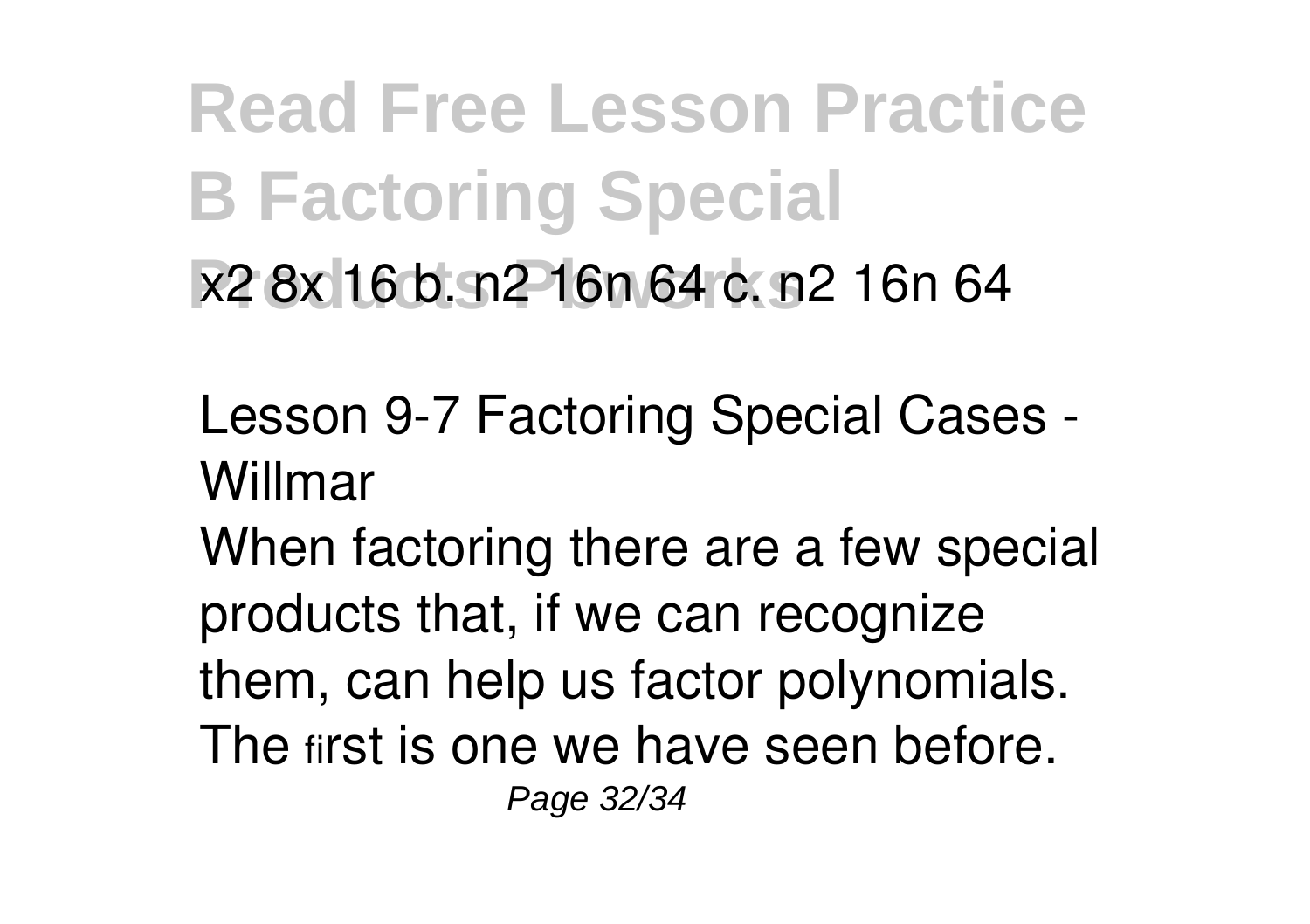**Read Free Lesson Practice B Factoring Special When multi-plying special products we** found that a sum and a difference could multiply to a difference of squares. Here we will use this special prodcut to help us factor DifferenceofSquares: a2 0 b2 = (a + b)(a  $\mathbb{I}$  b)